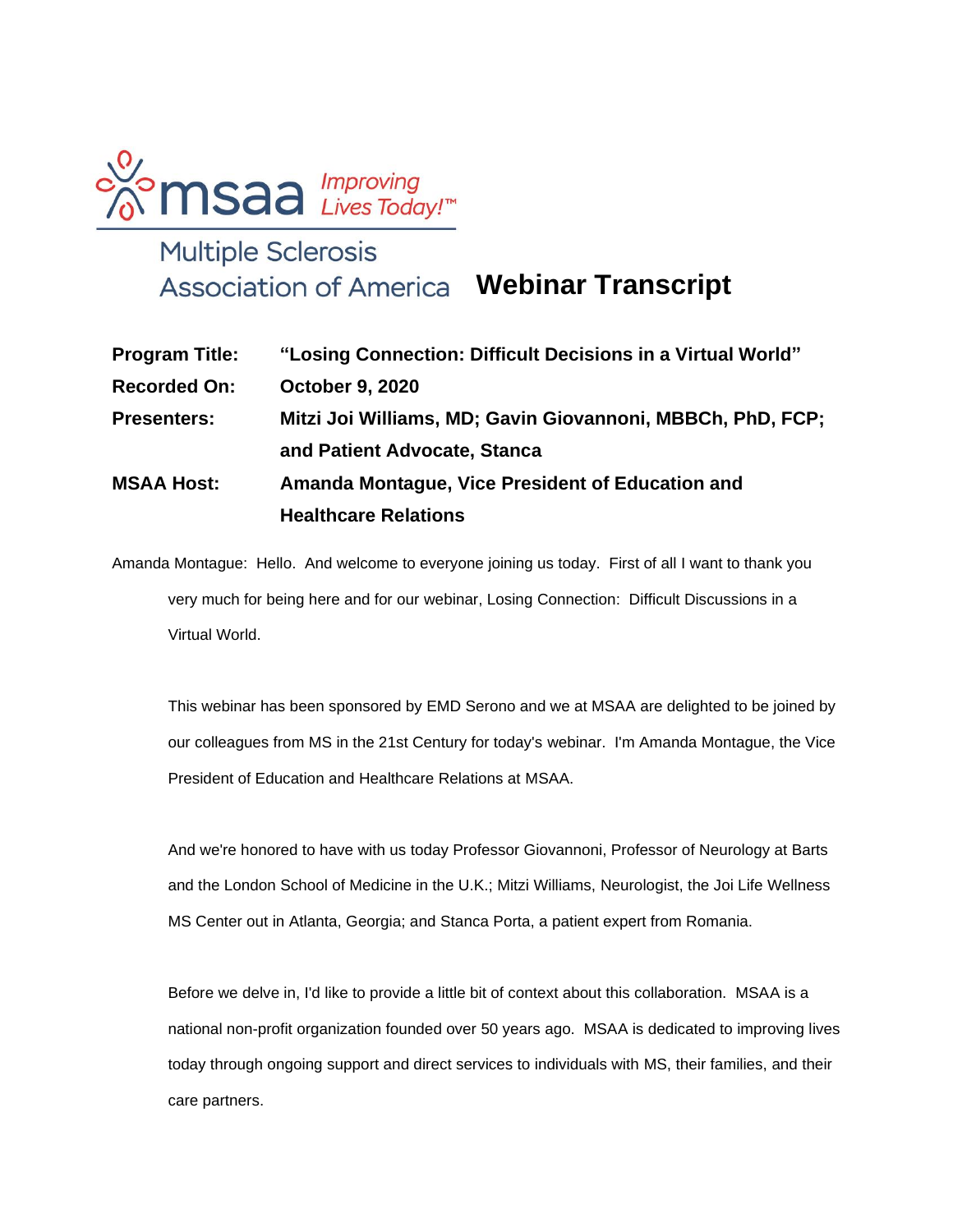MSAA leads navigating MS, a global initiative designed to improve outcomes for people with MS to improving the way that healthcare professionals, patients and care partners communicate around benefit and risk in their MS management.

MS in the 21st Century is much aligned with the work that MSAA is doing in this area. MS in the 21st Century is an international steering group of healthcare professionals and people living with MS aimed at improving communication in MS care and developing resources based on real world needs.

We've got a lot to cover, so let's get started. And one brief note; if you do have a question, you'll see the box on the lower left. Please feel free to enter in your question and we will try to answer as many of those as we can at the end of the presentation.

So today we're going to be talking about an issue which has impacted all of us around the world during this COVID pandemic. How can we effectively communicate with our physicians in an online environment?

Telehealth is being practiced much more widely, bringing with it a number of benefits as well as a number of challenges. How has this impacted important conversations about MS progression and decisions about treatment options?

Well we all hope that we might be going back to how things were. Unfortunately, that's not where we are right now. So today we're going to explore how we can best communicate with each other about the management of MS in a telehealth world.

Specifically, we're going to be talking about strategies that will hopefully help us all have meaningful and effective interaction with our healthcare professionals during virtual telehealth conversations.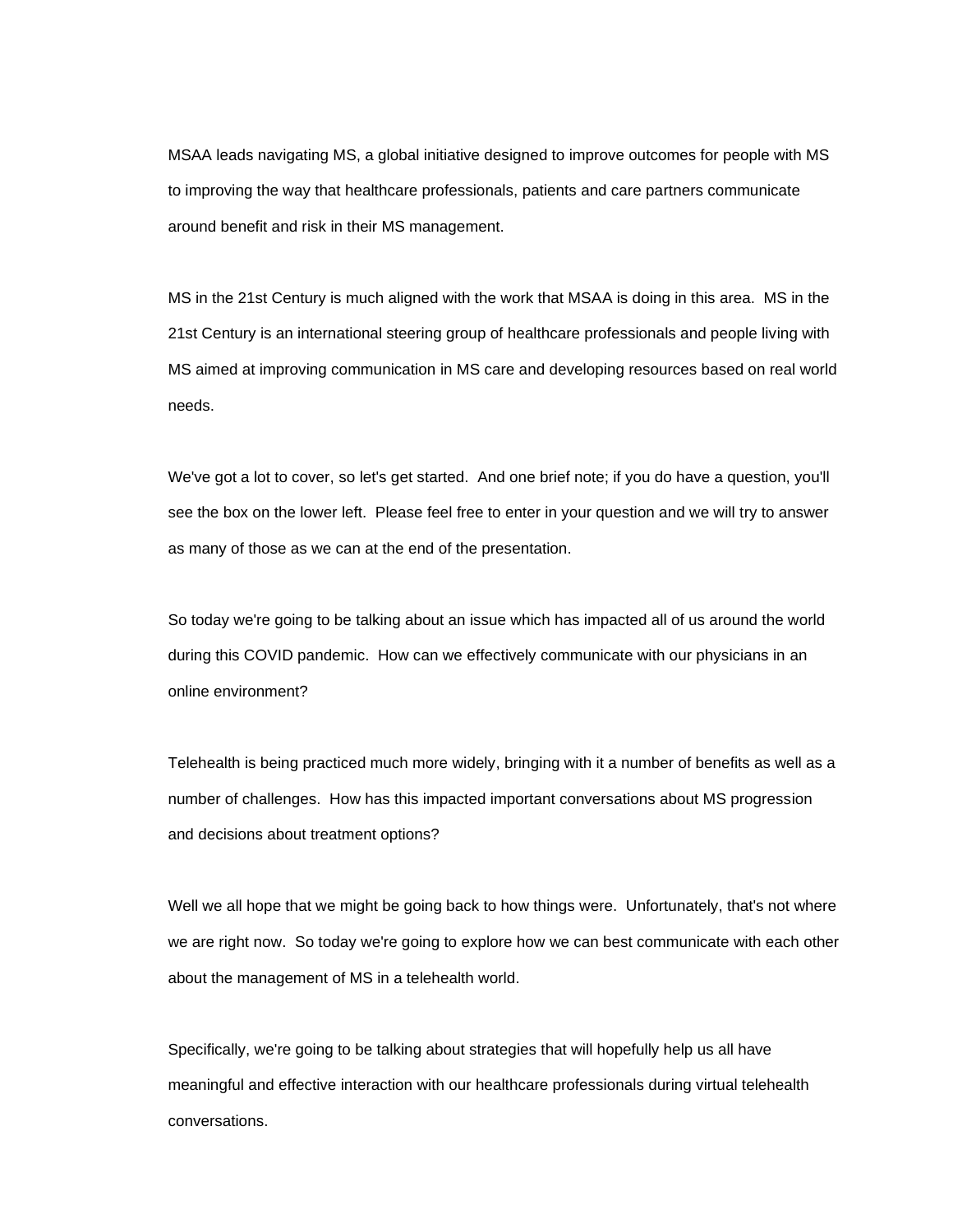Here's an overview of our agenda. We're going to be looking at an old challenge in new circumstances, looking at communications between patients and healthcare professionals and how that has changed in our current environment.

We'll be looking at strategies for staying connected. And lastly, we'll be tackling some sensitive subjects that we hope to - and then that we hope to have time at the end to answer some of your questions if not all of them. So here we go.

Let's get started by talking about communication in MS care. And I'm going to ask Stanca, our MS patient expert to lead us off here and tell us about your experience of communicating with your healthcare professionals and how you feel that the COVID has impacted the way that you've been able to communicate with your doctors.

Stanca Porta: Hello everybody. I'm Stanca. And of course communication is a very big issue and a very big subject when we're talking about MS and how patients communicate with their healthcare professional.

And this has been an issue even before the COVID situation. There are multiple problems that arise in the communication process. So now on top of all of those with the COVID situation, the communication has decreased even more so.

From my personal experience, what I can tell you is that there are some countries, for example, Romania, where telehealth is not the norm. And we don't get the virtual conversations that we should have with the healthcare professionals.

If you don't have a private medical insurance, then you don't get the - these private virtual calls. So it's very difficult to communicate with your healthcare professionals.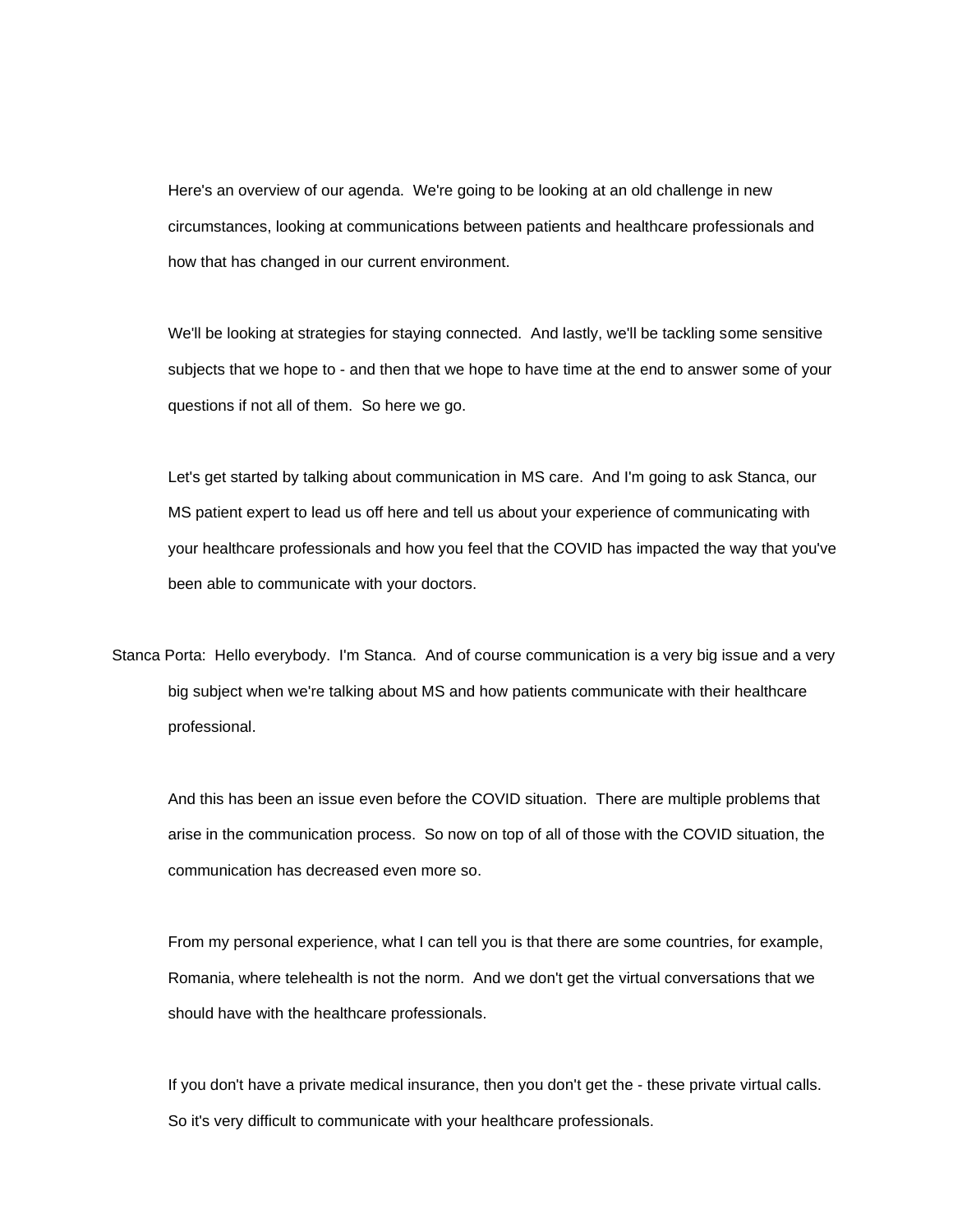Of course you can still attend, you can still go to the doctor's office but with the stress of - or the fear of getting COVID, a lot of patients just don't do that anymore. They just would rather postpone as much as they can the appointment. They would rather just keep them very short or just ignore some of their symptoms just for the fear of not getting COVID.

Amanda Montague: Thanks so much Stanca. Dr. Giovannoni, can you tell us what does the current research in literature tell us about this important topic?

Dr. Gavin Giovannoni: Oh, I think telemedicine or video consultation - I mean I think when it's done well, it's done very well. And patients that have infection rates that are very high. We ((inaudible)) just outpatients but it's like really high.

But one of the problems we have is whether the telemedicine is now delivered through web based portals for example. And then there is inequality in the world in terms of access to high speed broadband.

And so we actually - it's been quite clear that it's exacerbations some of the inequality in the sense that some people just do not have access to the right technology too. May not be an issue in the United States but it's definitely been an issue in U.K. and some parts of the other parts of the world.

The other issue is language barriers. And so much communication happens via body language and we don't pick that up - you pick up some subtleties on telemedicine portals but we don't pick them all up and that's the nature.

And also, if the person doesn't speak English as their first language and you have to go through an interpreter, you lose so much of the history. And so I'm not saying it's all negative. I'm saying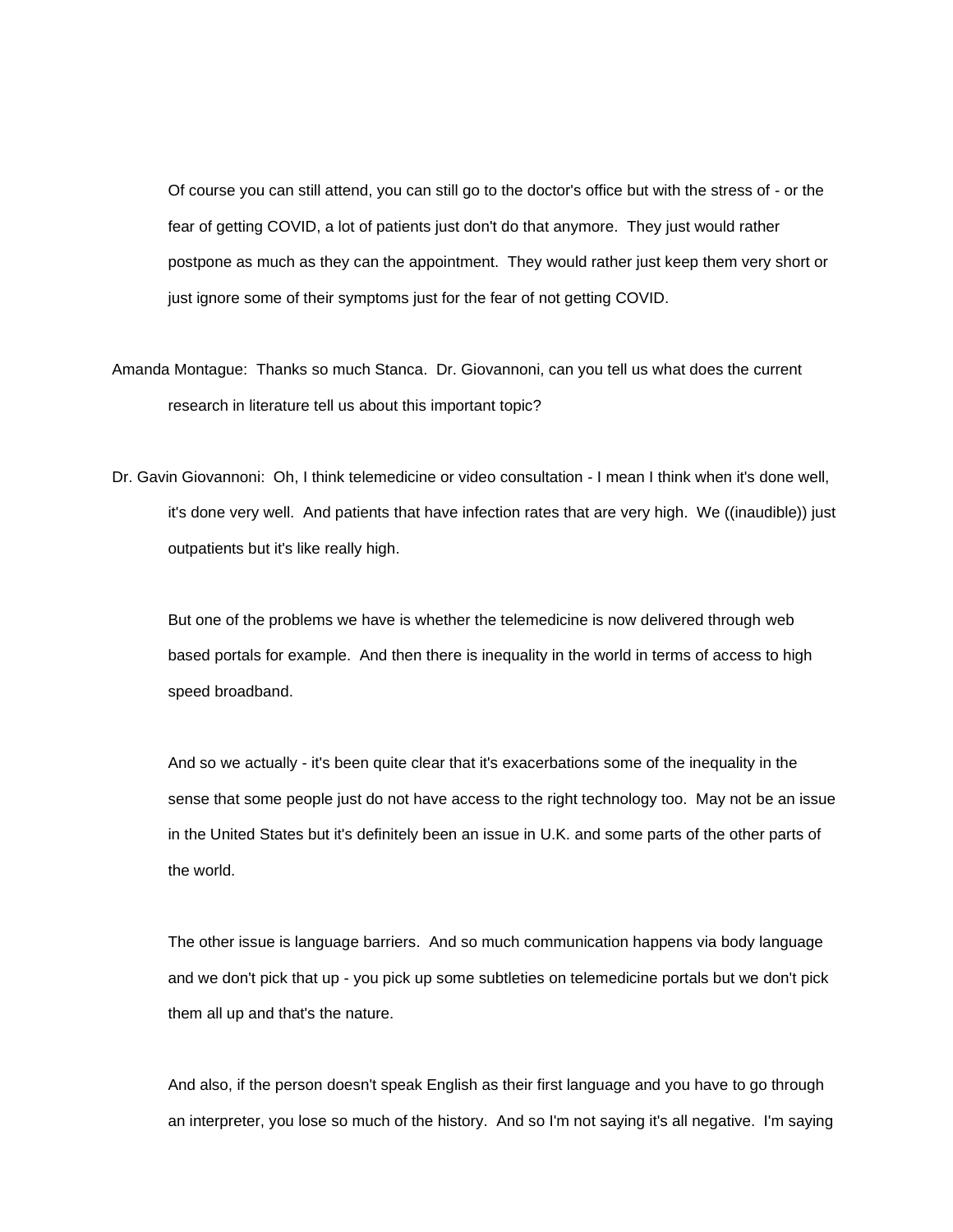there are some - the positives on the other side is that clearly, you have contact with healthcare professionals, it saves people time and somebody not having to travel in.

And so there are all those advantages. So I think it's a balancing act like everything is, the pros and cons and we'll discuss that later on. But everyone I think - I mean I'm sure Mitzi would say that given medicine has been around for decades and some people have adopted it much earlier than others. We've been forced to adopt it very rapidly.

- Amanda Montague: And Dr. Giovannoni, in terms of the research as it relates to the important and effective communication between healthcare professionals and people living with MS, what does the research say in terms of what that impact could be if there are not good communications and conversations happening at the patient and healthcare provider level?
- Dr. Gavin Giovannoni: Well, I do say then I mean we're just talking about health literacy. So if you've got poor health literacy, which is also linked to contact that your healthcare professional, things don't go that well.

I mean patients feel isolated. Its impact potentially on adherence to medication. Obviously the less understanding they have around the treatments, the less likely they are to stay a bit adherent to their therapy.

So and also this, you know, we're in this paradigm where we actually have this process called concordance where it's really a partnership between the healthcare professional or the healthcare service your provide and the individual with the disease.

And this - and that's based on trust. So you all got to bring something to the table, and you all got to contribute. And so if the communication channels aren't open in two way, particularly the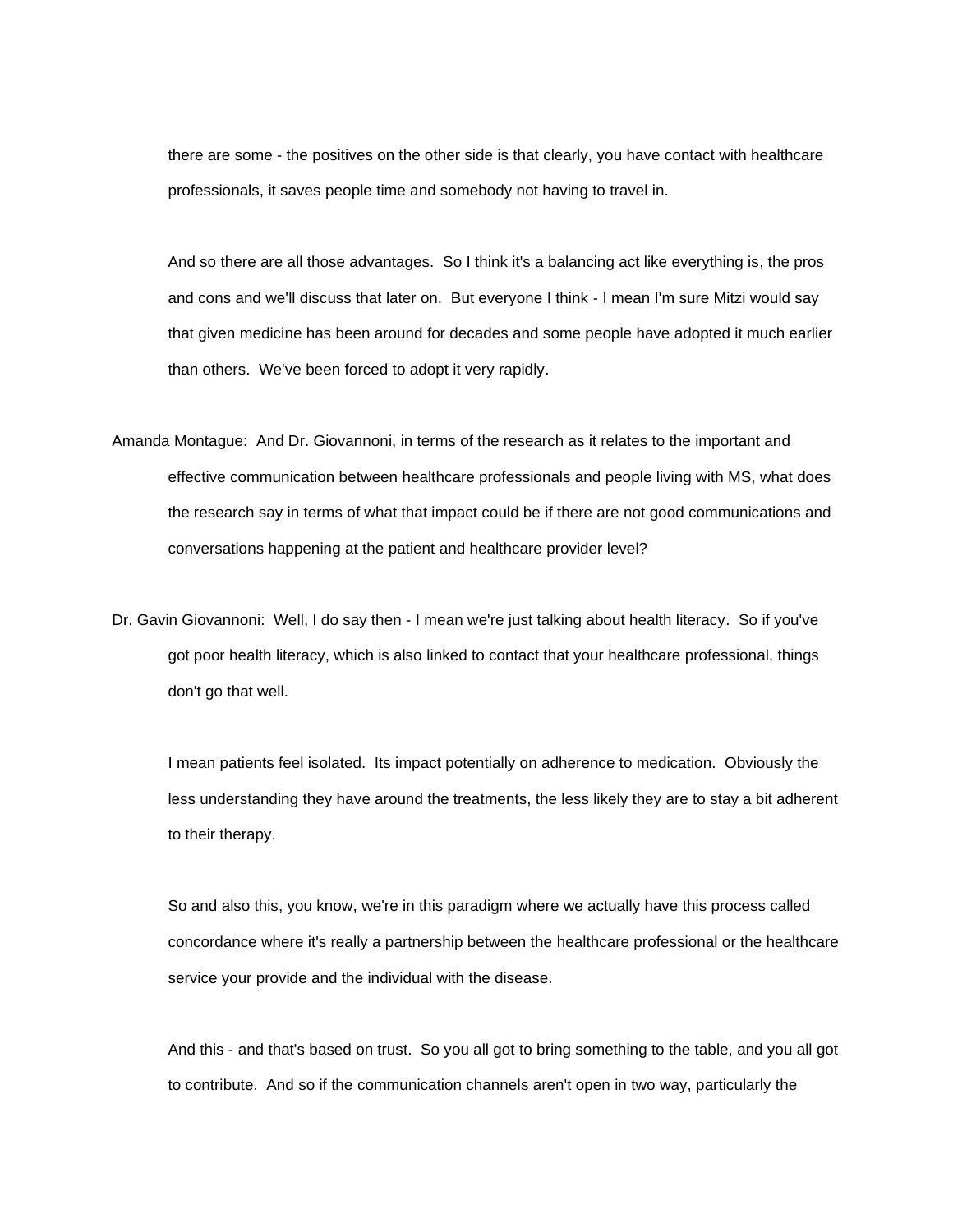chronic disease, the relationship breaks down and this - and it impacts on outcomes. We know it impacts on outcomes.

There's well established data, for example, in relation to adherence at poor adherence in terms of exposure to medication for example. If it drops below a certain level, outcomes are impacted. So and that research is not necessarily just applicable to virtual telemedicine; it's applicable to medicine in general.

- Amanda Montague: Thank you so much. I'm going to turn to Dr. Williams and ask you how has healthcare changed since COVID-19? And do you foresee these changes as being a long-term shift in the way that we communicate with our doctors?
- Dr. Mitzi Joi Williams: Yes. So just as Gavin and Stanca have already kind of started the conversation where, you know, traditionally we provided care with face-to-face visits. But, you know, certainly with some form of telehealth including different private portals through the MS electronic medical records system, letters as they need to be mailed out and then in some cases emails.

The shift really has been to more electronic services. And as Gavin alluded to earlier, there are many areas of medicine where telemedicine has been around for some time. So I've been doing telemedicine for stroke for many, many years but this is relatively new in terms of the field of MS.

And so, you know, there's really been a very quick adjustment and a very steep learning curve in trying to figure out what types of systems are the best ones to use for certain patients, how do you do video visits.

If people have access to good Internet, you know, video visits are very successful. But in some cases we have to do telephone visits, which aren't as - don't provide as much information.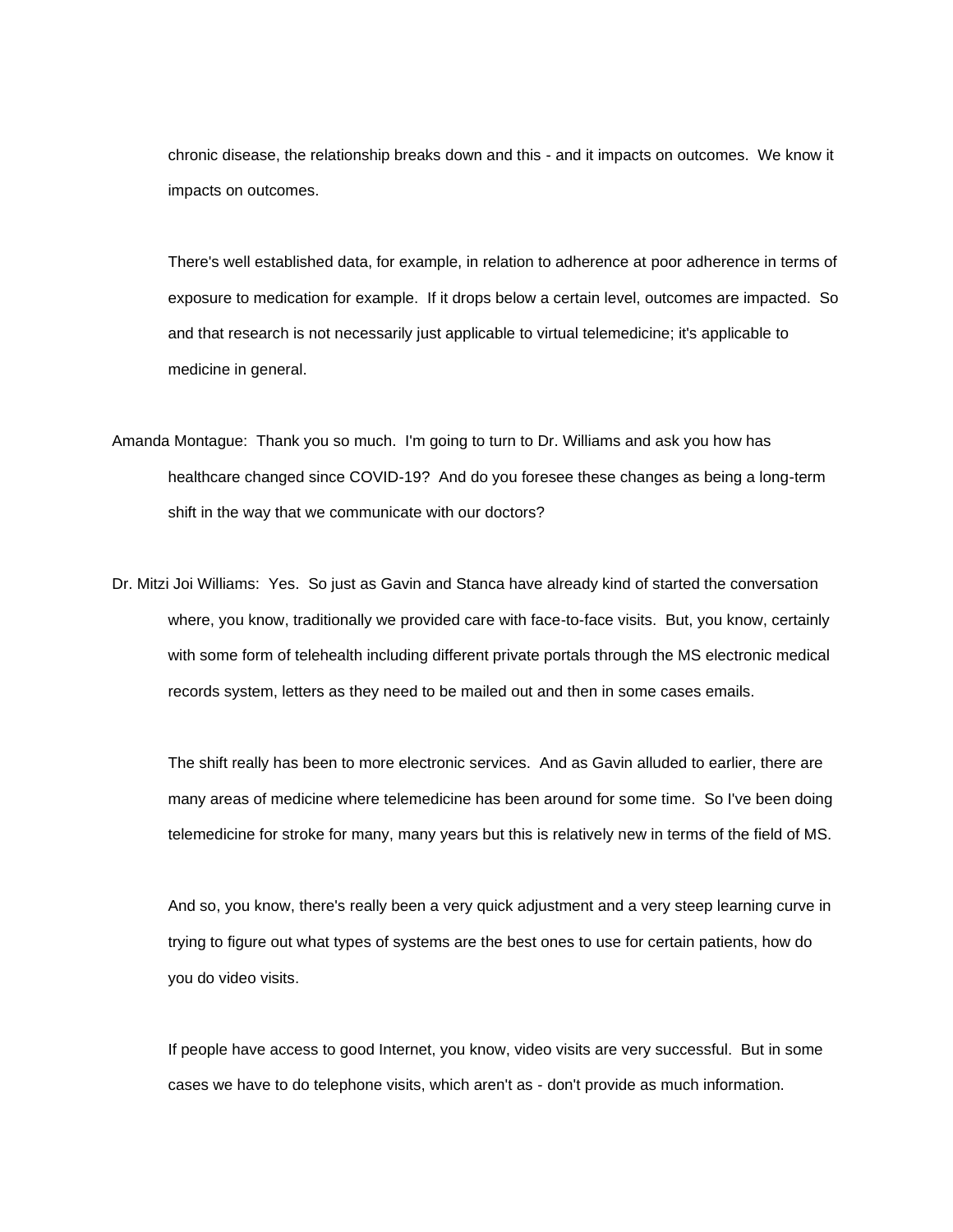So I do foresee in the future there being some hybrid of our care model; Number 1, because I don't believe the pandemic is going away anytime soon. You know, I think that we'll be in this for a while as we've got this flu season and have other issues going on.

But I do also think that it does provide a lot of benefit, especially for some of our patients who live very far away, especially for some of those check-in visits where they must just have to do a medication check where there may be some hybrid where we can provide some telehealth services in combination with their in person visits, which are more traditional.

Amanda Montague: Wonderful. Thanks. Now we're going to get into some of the pros and cons. And I'd like to ask both Stanca and Dr. Giovannoni how they view the pros and cons to this new telehealth model in MS care.

And start with you Stanca and if you can tell us some of the cons that you - as you see it as a patient in terms of how this has impacted the way that you communicate with your doctor.

Stanca Porta: Okay. So first of all, there might be cons that are only valid in some areas or it depends on your country for instance. One of the largest impediments to having the virtual calls with your healthcare provider is of course access to technology, which is so different around the countries.

And even if you live in U.K. for instance or in a country that does have - that can provide these kind of appointments, it depends on where you live as a patient because people in the rural countries or people that don't have themselves access to Internet, they might find it very difficult to have such an appointment. So that's I think the biggest con.

Also, another problem that might arise is the fact that for sure the appointment will be shorter. And if it's shorter, you as a patient will not take it as seriously as you would if you would physically go to the doctor's office.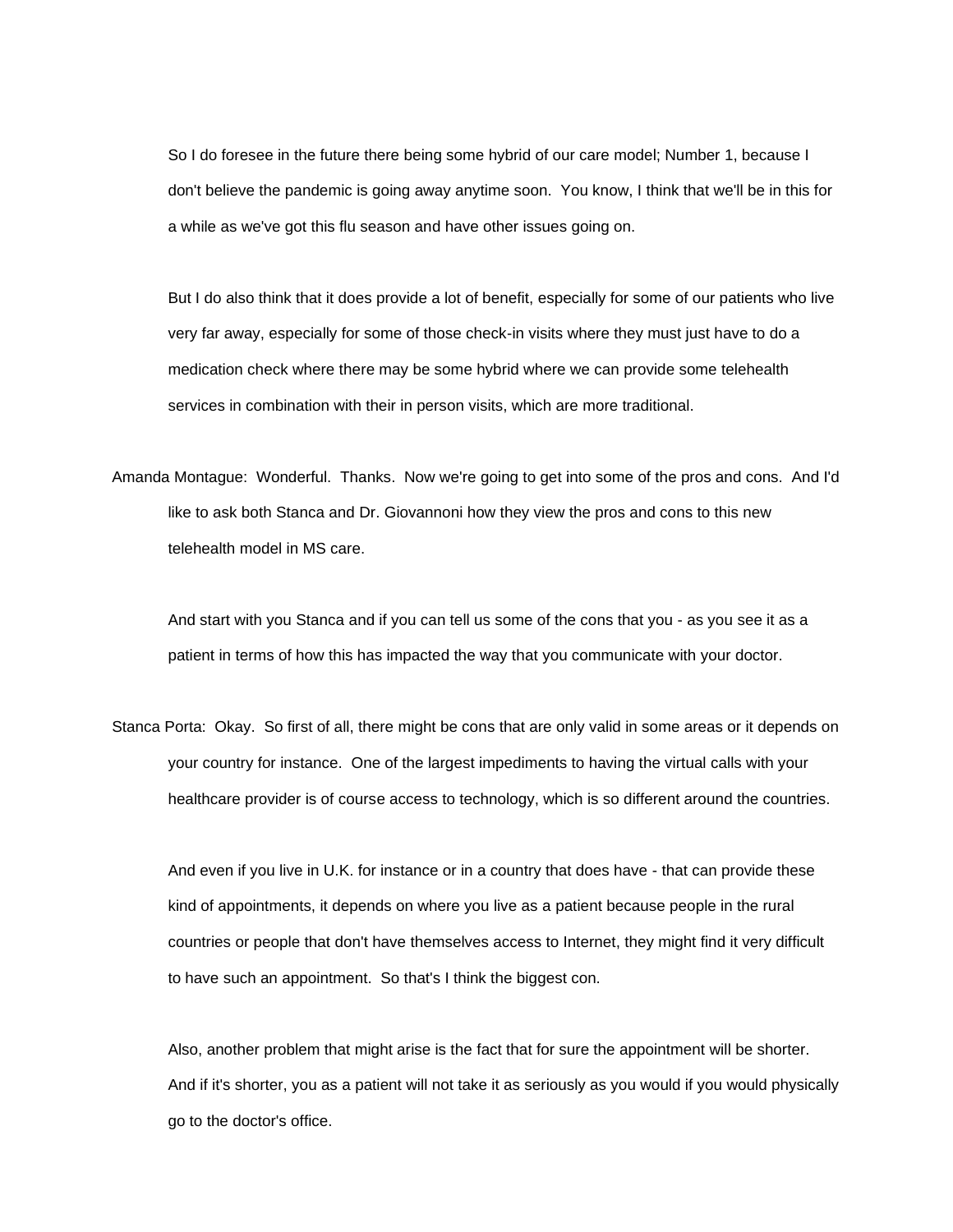If you go physically to the doctor's office, you prepare for it ahead. You just take your car, you think about it; okay, tomorrow I have to go to the doctor's office. So it's a lot more of a preparation than it is just a phone call or just a video call.

So the video call you don't need to do anything. No preparation. You just call him in your - from the comfort of your home, which is okay, a good point. But what I'm trying to say is that it might reduce the importance of the meeting with your doctor.

So - and also, a lot of - it depends on the patient. Some patients might have a cognitive or visual or audio impairment. They might not know how to use technology. They might need the help of family, friend or - so there are so many impediments that depends on person to person.

So - and also, it feels very less personal. The contact feels less personal because you're interacting with a screen basically or with a phone. It's not as personal as it would be when you see your doctor face-to-face.

The doctor can see you and can see your reactions, can see if you walk very well or walk very bad for instance. If you just talk to him on the phone, you have to describe how you walk for instance as an example. So these are the major cons sort of to say.

- Amanda Montague: Thanks so much Stanca. And I think we can all relate to those cons. And those do provide some real challenges in terms of telehealth. Dr. Giovannoni, can you tell us some of the pros to telehealth in MS management?
- Dr. Gavin Giovannoni: So yes, the pros are pretty obvious in terms of time saving and cost savings in terms of transport and getting to hospitals for example. And obviously with COVID-19, reducing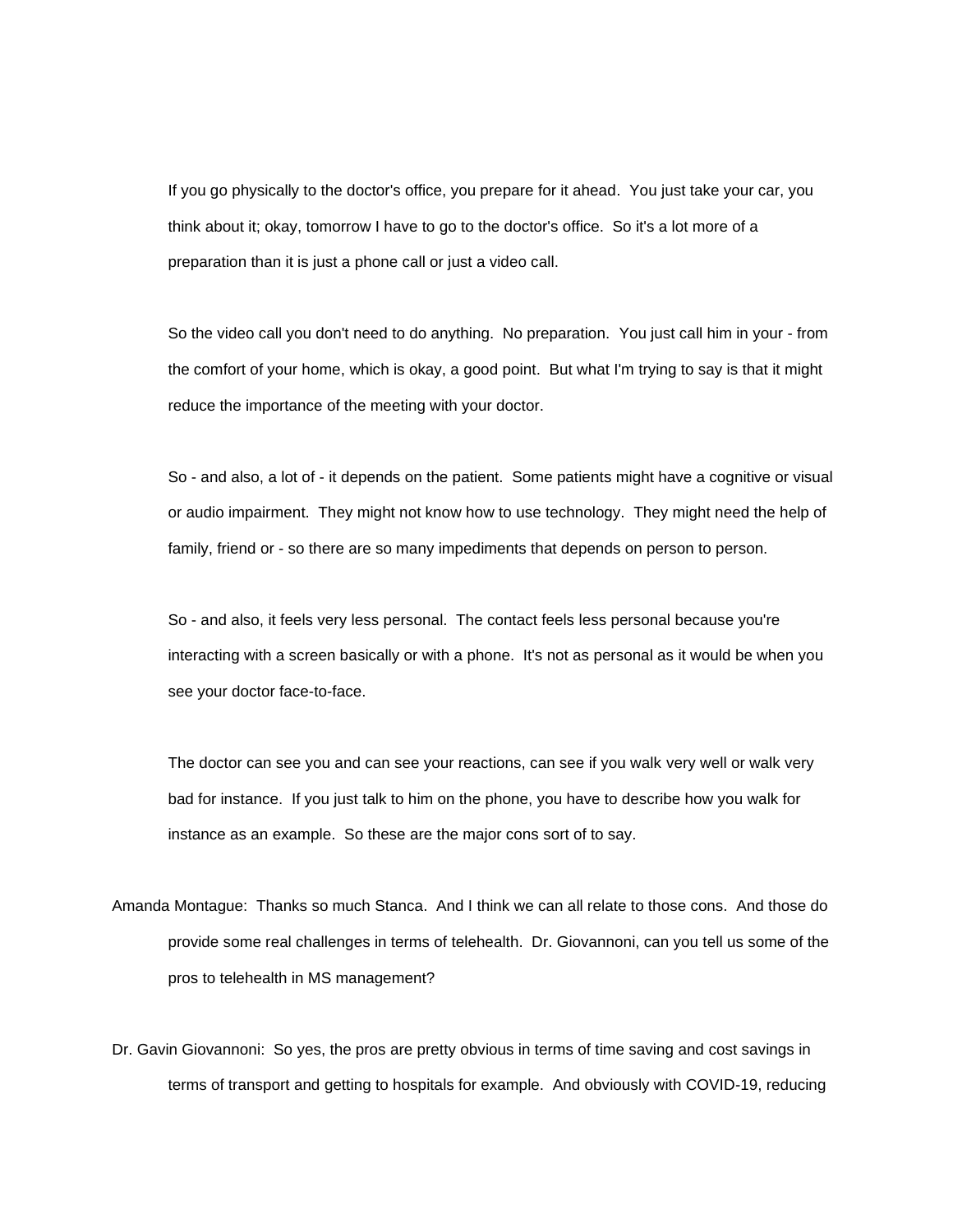your risk of unnecessary exposure to - and potentially hazardous environments in terms of the coronavirus spread.

But I do want to disagree with Stanca. I personally don't think there's any time saving. If you take your consultation as seriously as you do with a face-to-face, you still want to exchange the right information.

And so, you know, we have a pro forma that we go through to make sure we don't miss anything. And I think that doesn't change. I personally don't think my telemed consultations are any shorter.

And we also developed a little protocol using a smartphone on how to do a virtual examination. So we can access eye movements, upper limb function and walking.

And the point about that is you've got to prepare the patient. So you send them information beforehand so they know what you have at hand and the space cleared in their home so that you can see them walking, for example, if you need to examine gait.

But I think the real advantage is we incur in patients by giving them instructions of - on selfmonitoring so we can get them to get their EDSS scores for example, disability scores using a calculator online. They do their own apelin function and walking times. And they prepare a list of questions beforehand.

So I actually think, you know, when you actually think about what you want from a consultation, you can actually use this change in the way we practice to find a much better consultation.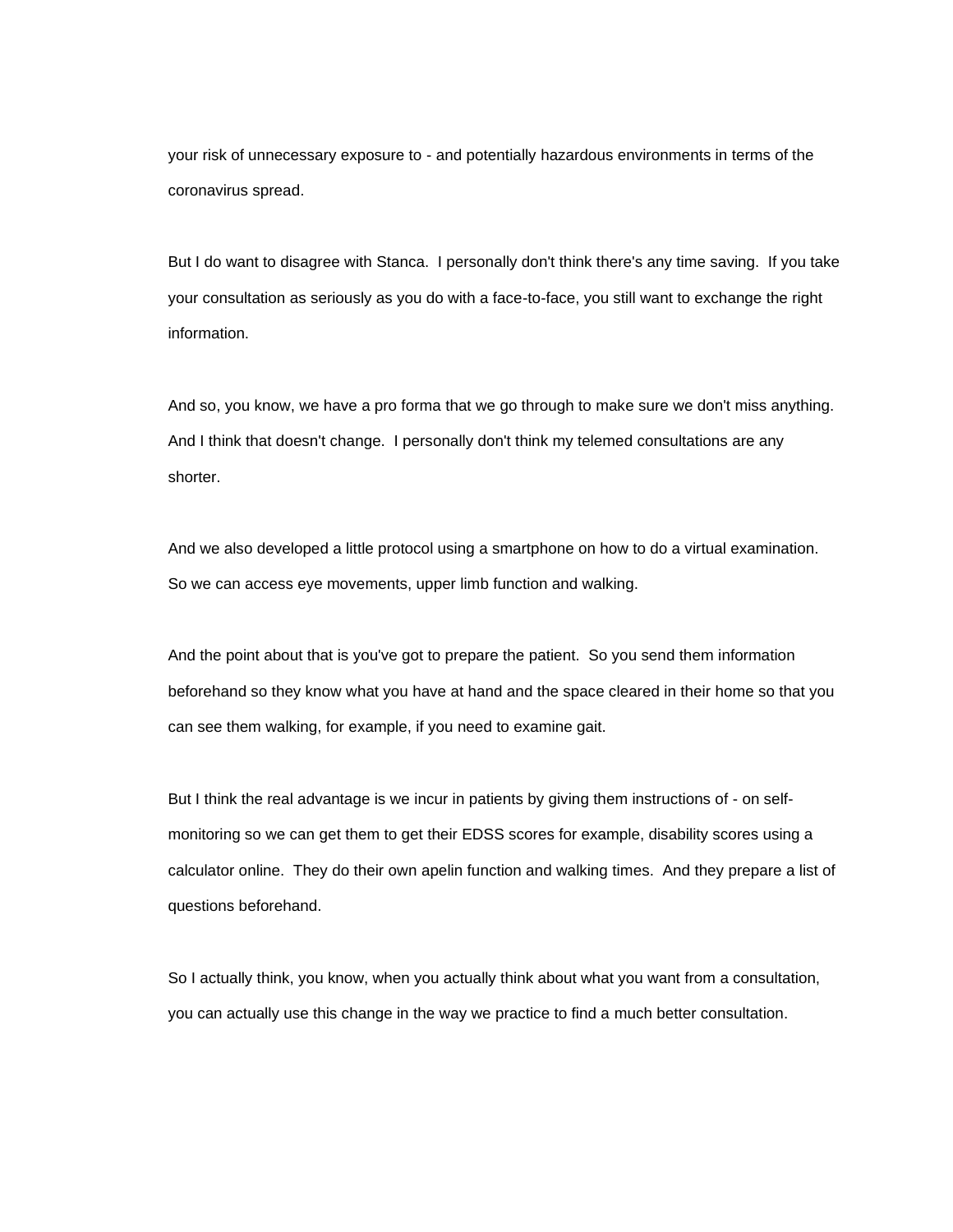So the other thing about it is - is because these virtual rooms you can bring in people from all over. You can bring in three or four, five people. Sometimes you can bring in a relative they want who doesn't live with them, you know.

So just to give you an example, I had a patient who was trapped in Singapore during lockdown. She came into the virtual consulting room. And I had her mother who was living in London come in. And that would not be possible potentially in other situations.

So there are real advantages that - off of that. The other thing I find is it's much easier to share information because all you do is you share your screen on your computer and you can bring up other things and show them YouTube videos, whatever.

So I actually think - I actually - this is why I don't think we're going to go back. We're going to take the best out of this experience forward. And I reckon we're going to be going - and I agree with Mitzi. We're going to be going into a hybrid model.

So Stanca, you need to come live in - you need to come live in United Kingdom or in the United States, I think.

Stanca Porta: Okay.

Amanda Montague: Come on Stanca.

Stanca Porta: It sounds - I think what he said it sounds very good. But I'm telling you that it would be very difficult to implement those changes into countries like Romania. So I don't want to go live in U.K. I just want to implement them in Romania.

Dr. Gavin Giovannoni: I know.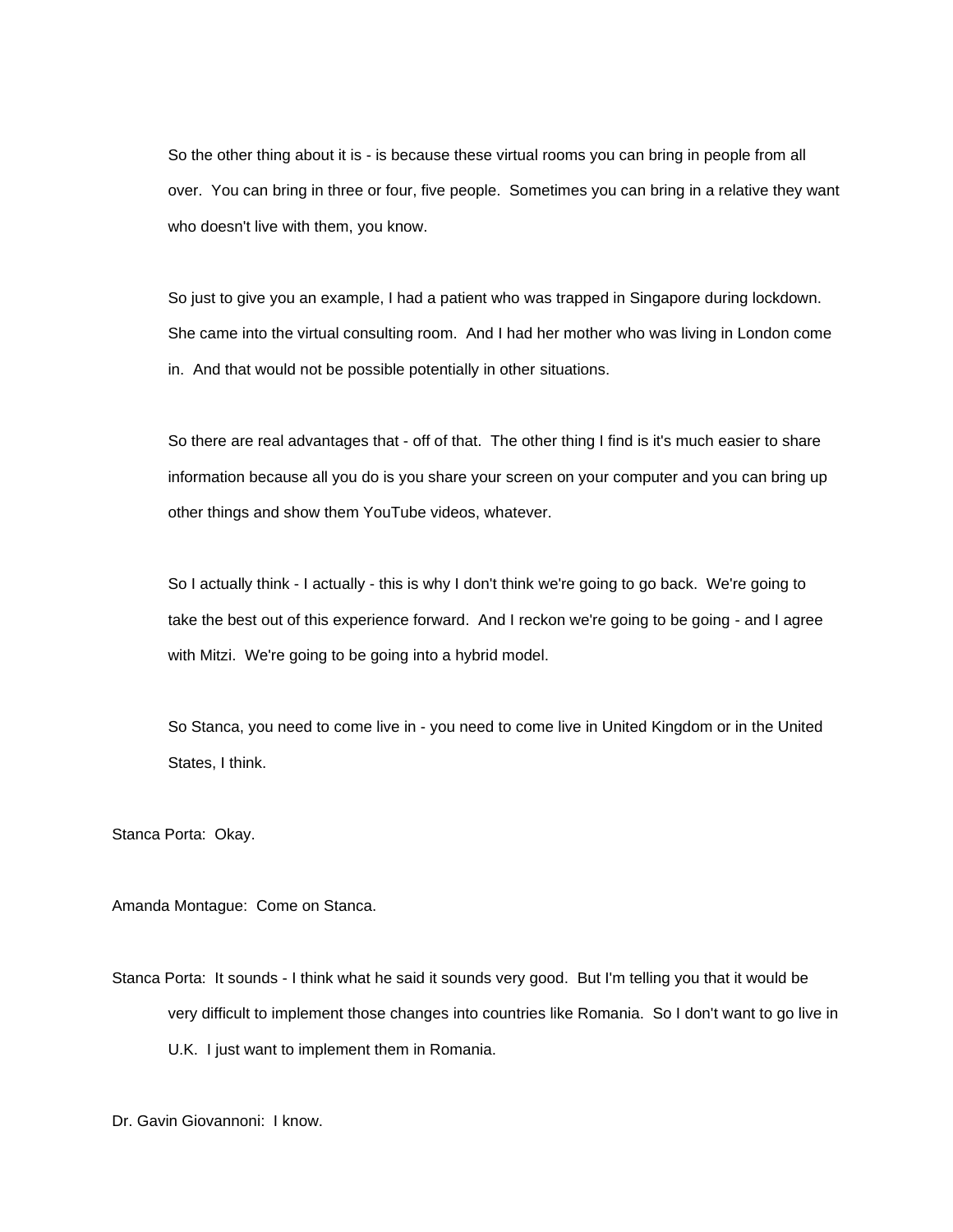Stanca Porta: Can we work from there?

Dr. Gavin Giovannoni: Yes. I…

Stanca Porta: I mean the healthcare system here just lacks all technology. So that's one of the biggest problems.

Dr. Gavin Giovannoni: Yes. I think one of the problems I picked up and I might as well bring it to the table is that in certain countries - I'm not talking about Romania. I don't know what happens in Romania.

But there's one particular European country where the reimbursement for telemedicine is so much lower than face-to-face despite no time saving. And so until the perverse incentive in terms of money changes, that particular country is unlikely to adopt telemedicine because their neurologists and the healthcare system just find the economics of telemedicine too, you know, it's not sustainable.

I'm not sure if this has happened in the United States if there's different tiered payments for telemedicine versus face-to-face. But I think the payers must realize at the end of the day the quality could potentially be identical or maybe even superior using a video consultation and they should reimburse the clinician for their time.

Dr. Mitzi Joi Williams: Yes. And so that was actually a challenge I was…

Amanda Montague: So Gavin, you have led us wonderfully. Yes.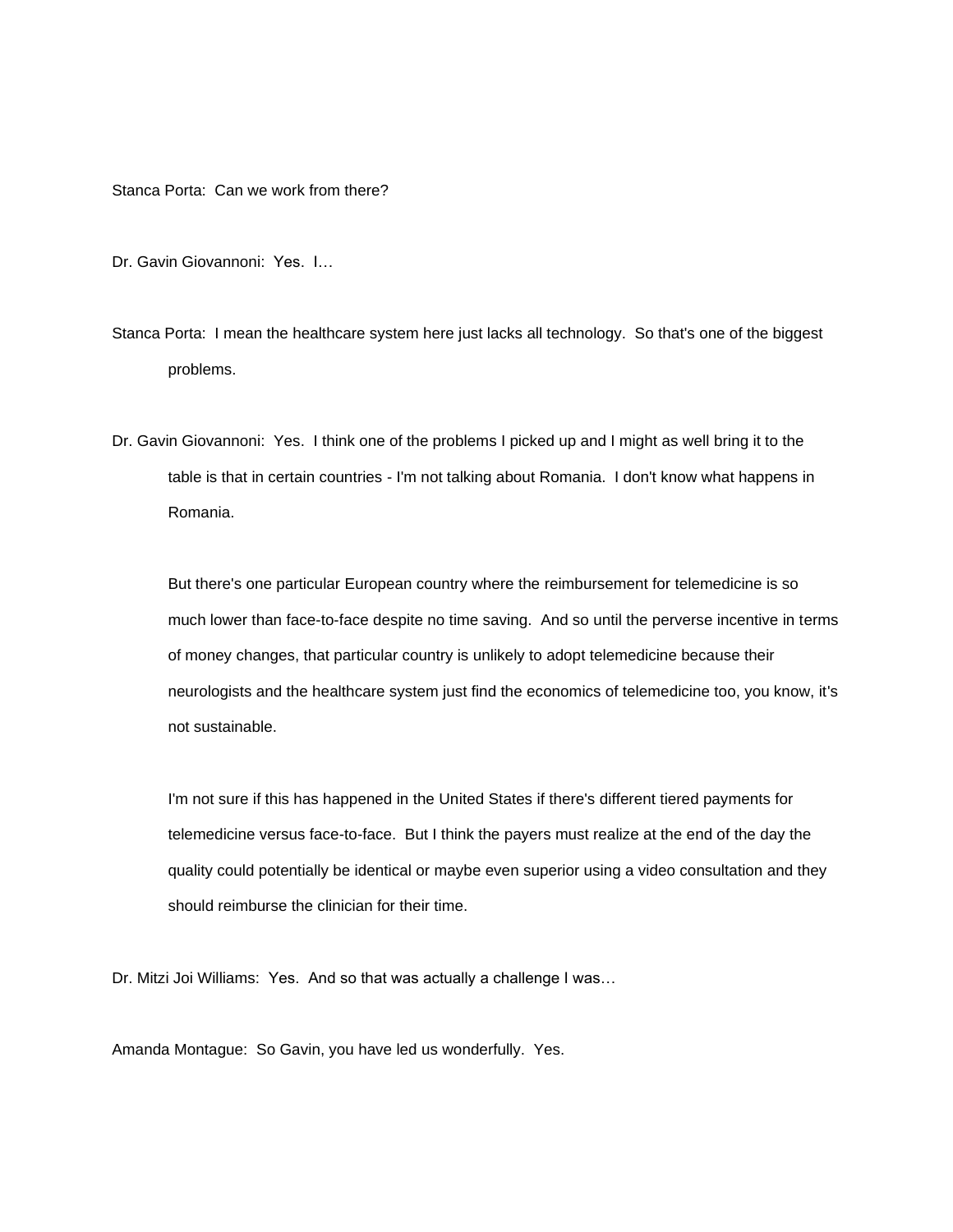Dr. Mitzi Joi Williams: Yes. I was going to say that was a challenge that I was going to bring up is that here in the U.S. there were temporary changes that were made while there were, you know, an official state of emergency but now some of the states are easing their regulations whether they should or not.

There are some payers that are pulling back and saying that they won't reimburse for the telemedicine visits, which are forcing people to go back into the office.

Amanda Montague: So in the vein of what we were just discussing about how things are different in different areas of the world, I'd like to get all of your takes on what access is like in terms of faceto-face consultations at this point.

So Stanca, start with you. Are you having face-to-face appointments with your doctors in Romania? And if you aren't, how are you able to talk about issues like progression with your doctors in a telehealth platform?

Stanca Porta: So right now the only way to get an appointment with your doctor would be physical consultation. You can have call like a phone call with the doctor, but you cannot have a video call. That only happens if you go to a private practice.

Well I - there are some people that access that, but they are so - they are not relevant to the entire system so to say. I personally don't go to the doctor because I don't need to right now. So I'm happy and glad about that. I'm lucky.

But other people I'm - other patients with MS, they just address their most urgent needs or their if they have a relapse, if they have something really urgent they need to take care of, then they go to the neurology.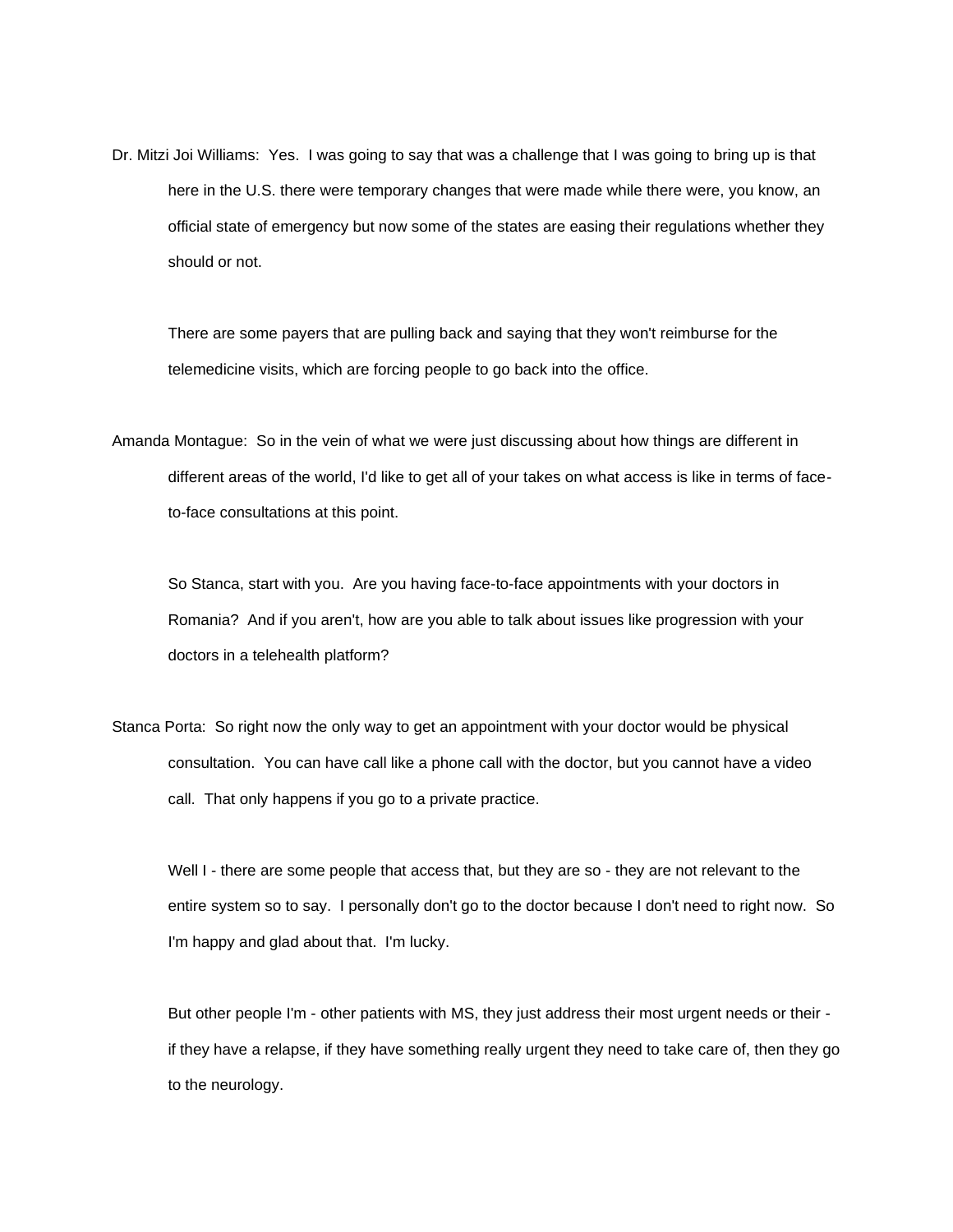But other than that, they would just - not ignore but maybe postpone their symptoms. And for sure they don't address progression right now unless it really happens like I said with a relapse.

If they are not having a relapse right now, they would rather just keep the appointment short or just talk about the pressing issues right now or and don't address the progression issue, which seems like a really long conversation and something they can just postpone after - and deal with it after COVID.

Amanda Montague: Thank you for that Stanca. Mitzi, I'm curious. What - how would you describe the number of face-to-face appointments you're having with patients versus telehealth these days? And have you found working with patients through virtual means - any problems in terms of really making assessments on progression or symptom management?

Dr. Mitzi Joi Williams: Yes. So, you know, it really depends on where you live here in the U.S. So there are some states that are very liberal in terms of having everything open. I live in Georgia. And that is basically one of those states.

So at the hospital practice where I see most of our patients with the teaching - the students and residents pretty much almost all face-to-face, very little telehealth. The waiting rooms are packed with patients.

And then if you go down the street to a private practice - in my personal private practice and still see people majority telehealth unless it's a new patient that I need to assess in person.

So, you know, and then I think if, you know, you talk to somebody who's in Boston, they're doing 80% telehealth and 20% face-to-face. So I think it's really, really varies here just depending on where you live and the regulations.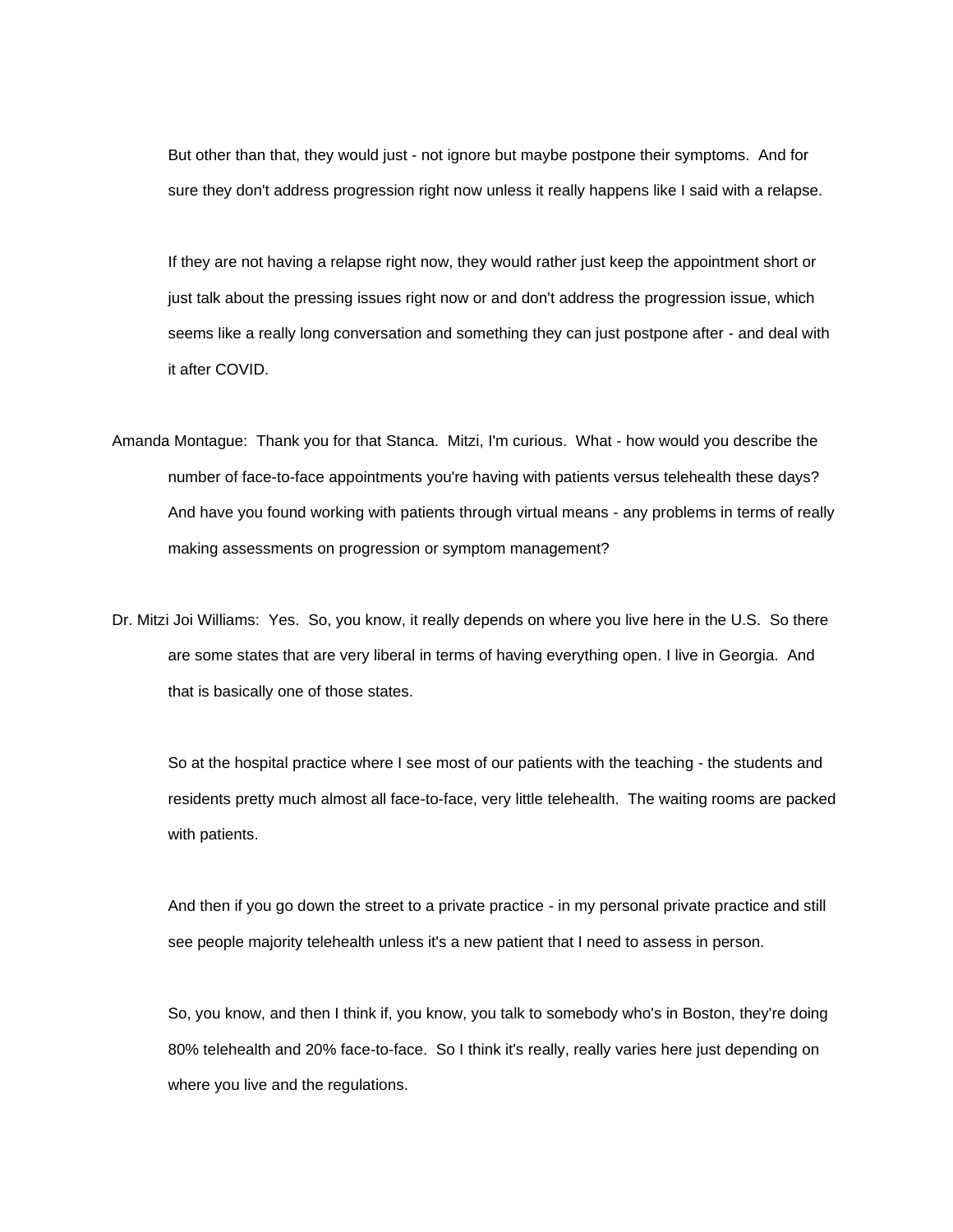I would say in terms of challenges overall when I've been able to do video visits, they've gone very well. I feel like the conversations are very targeted. Patients do have, you know, kind of a list of questions. We try to prepare them beforehand.

And I feel like the visits are very targeted and go very well so people don't have to complain about parking, things of that nature; or Atlanta traffic, which could be terrible. So they're usually pretty relaxed because they don't have to ride in our traffic to get to the visits.

But I have had some challenges especially with some of our older patients who may not have a handle on how to use the technology well, especially on their phone. A lot of people are using their phones and not necessarily a desktop or a laptop.

And so sometimes there have been challenges with connecting to websites. And sometimes we've had to as a result do telephone visits, which make the assessment very difficult.

But for the most part, the virtual visits, especially when they have a video component have gone extremely well. The patients love them. And we work very well with them.

- Amanda Montague: Great. And same question for you Gavin. How many patients are you seeing faceto-face at this point versus through telehealth? And have you found any impediments to telehealth in terms of being able to monitor progression or help patients with symptom management?
- Dr. Gavin Giovannoni: No. I think in terms at the moment our ratio is about 20 to 30 face-to-face, 70 telemedicine. And the reason for that is not us at our hospital because we're still in the second surge and we don't want the patients to come sit in waiting rooms. We've got to socially distance the waiting rooms.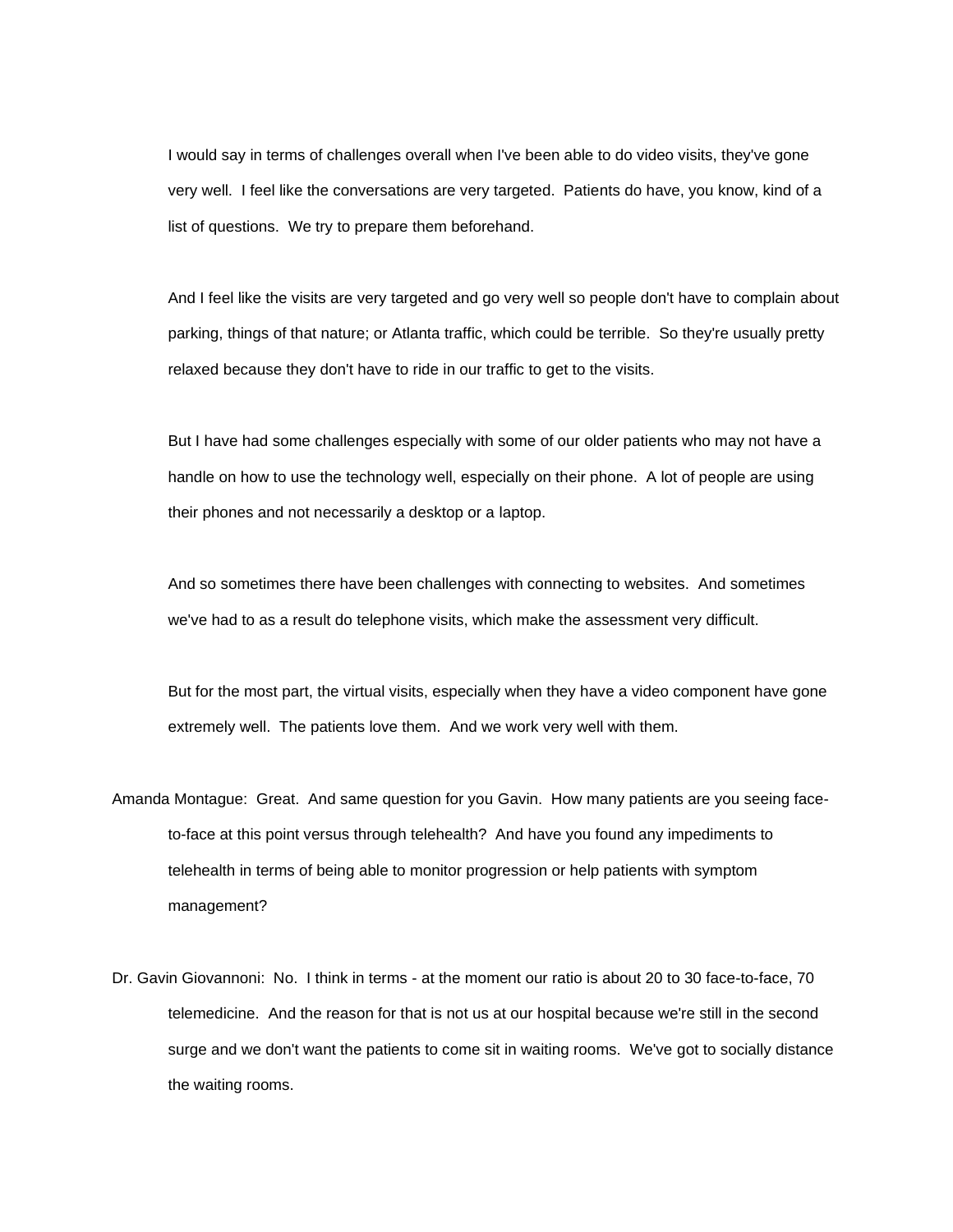So we have a maximum number of people that can come at any one time and that's what dictates the face-to-face. But any patient who insists on a face-to-face gets a face-to-face to be honest with you.

But a lot of them don't want face-to-face. And my personal preference is for new patients is to have a face-to-face simply because you want to examine them and do a proper job. And it's very difficult to see a new patient online without getting a full picture and a good feeling about it.

And in terms of progression, I personally don't think the issue around progression starts when you have telemedicine or you don't have telemedicine. It's a discussion that happens over years. Should probably - you know, it's not something you just have - you bring up one day. It's opposite - I personally think it's an ongoing discussion.

It's about educating your patients about what MS is and what the disease is. So I don't think this has changed that discussion at all. What has happened in the initial consultations because of COVID-19 dominating and some of the time was spent talking to patients about the risks of COVID-19, how they should manage themselves.

So that consumed quite a bit of the time. But that's expected because that was the issue of the day. Now that that's passed away and most of our patients understand what to do, all the old questions are coming back up again.

I think what has changed though is we've actually given patients instructions and we referred them to various web resources or provided them with new web resources on how to self-manage, you know, what to do with your bladder before you complain to your MS nurse about what can you do. How do you handle your bowels? What can you do for specificity?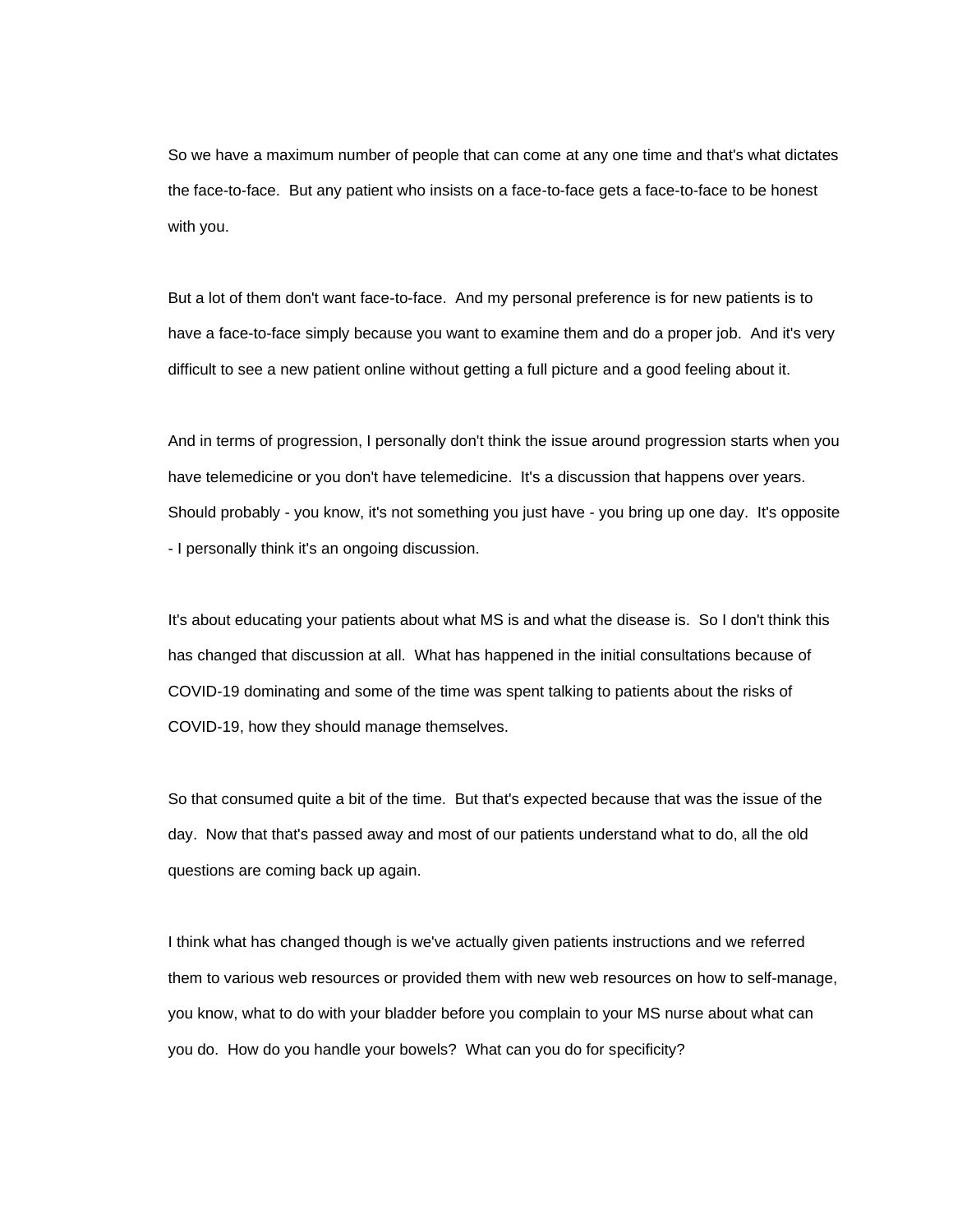So we've given them a whole lot of detailed instructions about self-management. And obviously when they hit the dead end, they come to us and say I can't go through it. And then we get in it.

So I actually think this is a - I mean it's a positive thing. We actually encourage our patients to be more in control of their disease and understanding it more. So I'm actually - I'm going to be - I'm going to be the optimist. I think COVID-19 is going to be a very good thing for the healthcare system.

- Amanda Montague: Well, I think we will all join you in your optimism because we could all use some of that right now. So that's really good to hear. We are going to move onto the next piece of our agenda, strategies for staying connected. And Mitzi, I'd like to turn to you and ask what advice you would give people living with MS for adapting to virtual consultations.
- Dr. Mitzi Joi Williams: Absolutely. So many of the things that Gavin has, you know, talked about. Certainly, we want people to prepare for the conversation. So you know, as Stanca said, there could be this perception that just because you have to hop on a call, you're sitting at home maybe in the middle of doing something, you may not have as much preparation in terms of your visit being on your mind while you're driving in the car and traveling, et cetera.

But certainly we want people to prepare for the conversation. So have them with the questions, things that they need to be addressed. I would love to have family members near if they're available to participate in the conversation, which as we've discussed earlier, is a little bit easier in a virtual environment especially if people have to work. They can just take a few minutes and hop on the virtual call.

We also want people to consider the environment, kind of where they are. So, you know, I try to prepare my patients and tell them they need to be in a quiet place, away from distractions.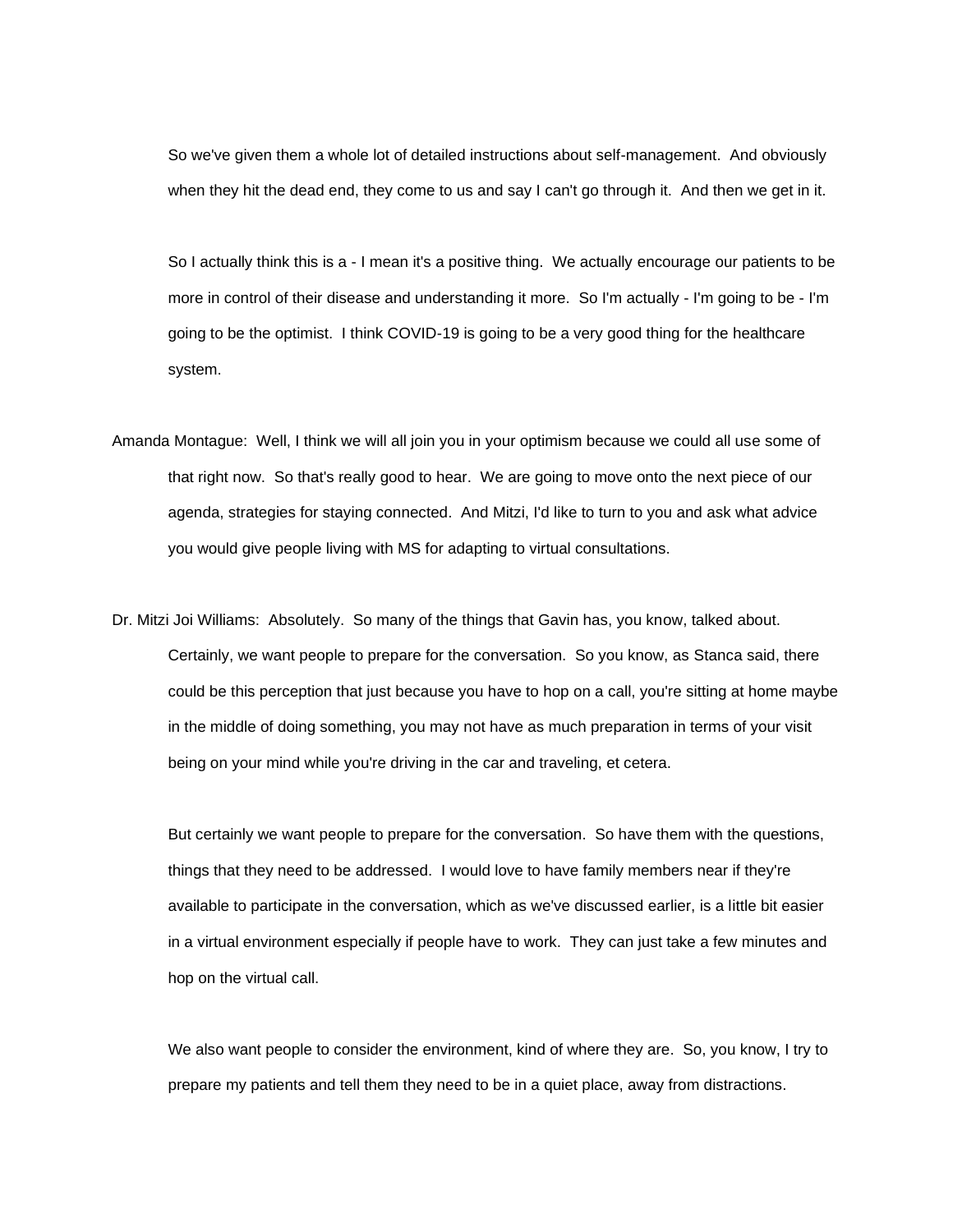I've had several people who I've called and they've been kind of walking through the grocery store or, you know, working. And I'm like well, you know, maybe we need to reschedule because you're in the middle of Wal-Mart and it's probably not the best place to do a doctor's visit.

And then also appropriately dressed, you know, so that something that, you know, you think you wouldn't have to throw in there, but you do. We can see you. So you want to be appropriate dressed.

And then of course, you know, as Gavin said, it gives us a good opportunity to direct people to different online resources and to help make sure that they're getting valid information about not only COVID-19 but MS and also to empower them to educate themselves and to do things that they can do to live well within that.

Amanda Montague: Super helpful tips. I'd like to ask Stanca. How has COVID-19 impacted your discussions with your doctor?

Stanca Porta: Sorry, I was on mute. So for sure it impacted the communication and the discussion. And I feel there is a need for the telehealth. If ideally could be implemented, it would address a lot of concerns. Because right now with the COVID situation added, there are more concerns around discussion that you have with your healthcare professional.

So first of all, just going to the hospital would be a concern for any patient or for anybody just because you get of your house and you get exposed to maybe somebody that has COVID in traffic while going to the hospital or maybe in the waiting lobby or just being outside your house is a concern.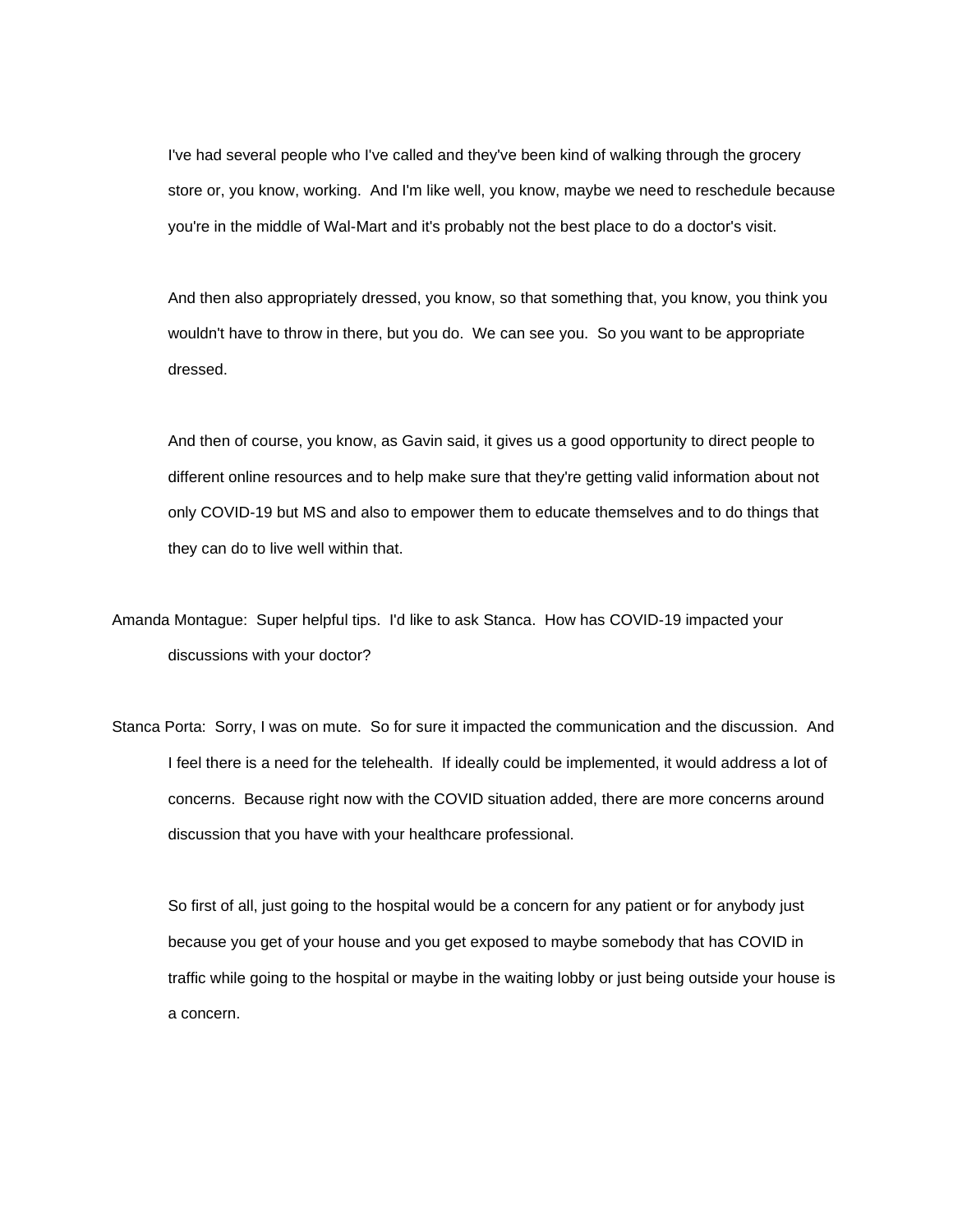Then it's also how does COVID impact my MS? If I'm a patient with MS, having COVID would definitely be worse than just being a regular person. It depends - also, it depends on what medicine, what treatment I'm on.

There are some treatments and I'm sure Gavin and Mitzi confirm - can give us details about certain medicine, certain treatments that affect worse or less worse the - just the fact that you are on them. You might get a really bad case of COVID.

So these are all additional concerns. And you might just - as a patient when you go and have your consultation, you might just skip some of the less important symptoms in your mind and you just might address the bigger ones, the bigger issues. And that's - these are some challenges that of course changed since the COVID.

- Amanda Montague: And Stanca, I know you had mentioned before that and you alluded to it now. But I think it's really important to highlight that perhaps for some folks who only have the option of going in to see their doctor, it might even be impacting their ability to have any conversation with their doctor.
- Stanca Porta: Yes, of course. Because like I said, there are at least in Romania the medical healthcare system as a system does not have a digitalization solution. So and a lot of people just rely on the physical consultation.

And now they are just afraid to get out of their homes and they just don't do it. They just would rather deal with it at home or they would rather go on - actually online and on Facebook and Facebook groups and just talk to somebody else and ask opinions there because they cannot reach their neurologist - and it's a big issue.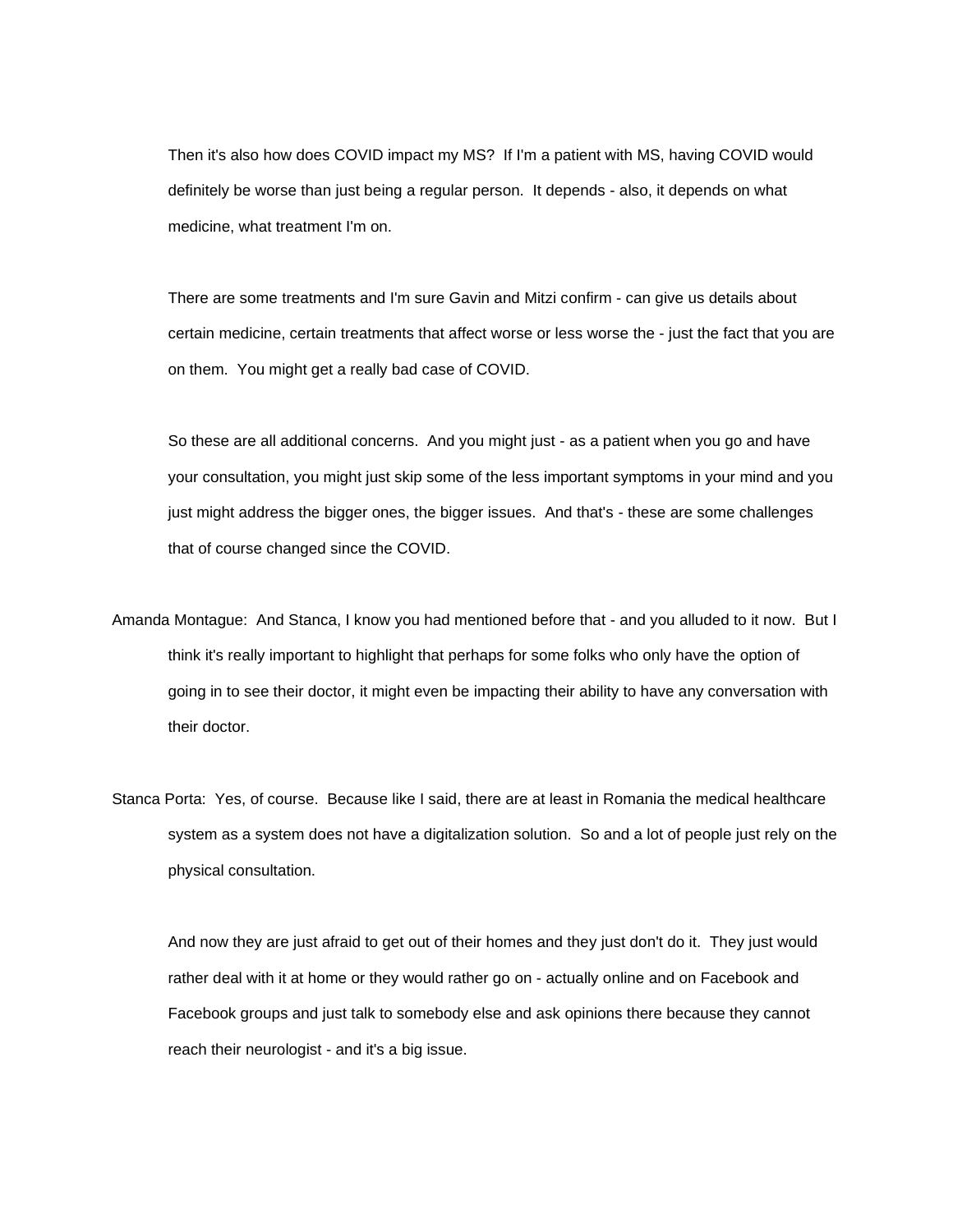And of course again, it depends on the patient because you - if you have access to private care, you can call your neurologist. But if you don't, if you go to the public healthcare, then you don't have the personal phone number of your neurologist and you don't - you cannot even call him.

- Amanda Montague: I think those are all really wonderful points. And I think it speaks to the fact that patient preference is really important during these times. And so I know we touched upon this a bit before but to Gavin, given some of those certain - certainly some challenges for patients who might be foregoing seeing their doctor because of fear of COVID, how much flexibility do you think we have in our healthcare systems even though they're all slightly or very different to be able to accommodate these patient preferences to ensure that people have access to their doctor even in the midst of a COVID pandemic?
- Dr. Gavin Giovannoni: But I think that I mean I'm sure it happened in the United States in some parts of the country where people redeployed away from their normal jobs into others.

I was actually redeployed too and worked in a COVID ward, for example, for six weeks. But I still had to make time after hours to try and continue my job as an MS expert.

And I was - therefore, I created what I would call asynchronous communication channels where you didn't have face-to-face time. You would - created a portal for patients to ask me questions and I would respond to the question.

And I thought well, if the question was relevant to Patient X, if I anonymized the question, I could actually be speaking to many patients all at once. So that kind of helped.

And the avalanche that we got to - I mean the first few days I was getting literally 40, 50 questions a day. And over six or seven weeks it dropped right down to one or two questions a day and even eventually petered out.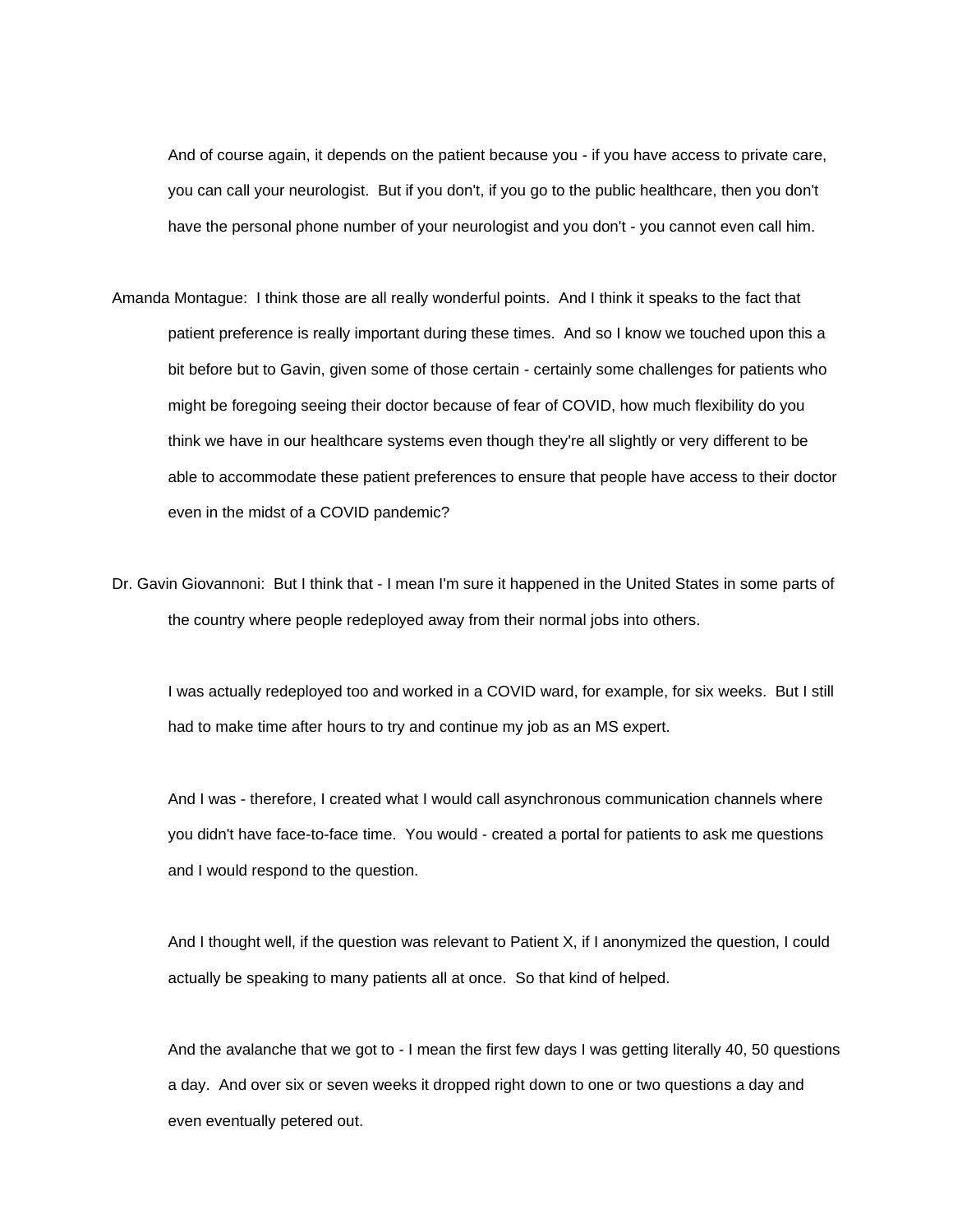So there are ways of protecting your healthcare system to deal with the crisis like COVID and at least allow people with a disease to understand that there's somebody there.

But I'd also - at the end of the day though, it's a, you know, we're in a service industry. We need to adapt. And so I mean people don't like that because some people think healthcare is a basic human right, which it probably is. But, you know, obviously the quality and the kind of service you provide has to be appropriate for the times.

Should we - would I have changed anything? I would change a lot now knowing what I knew back then but we just had to go on the fly. It'd be quite interesting to have other people's experiences because Stanca's coming from Romania where there are issues around access to healthcare and the way their healthcare services configure.

But there are other parts of the world where I suspect in the United States, for example, that varied dependent on where you live and how much healthcare insurance you had an who was looking after you. Because I'm aware of some services being highly reactive to the COVID-19 pandemic and they didn't change their level of care they gave their patients at all.

They were still doing, you know, very high quality care in terms of even starting or maintaining people on infusions. I think it's going to be - when the dust settles, I think we're going to get a really mixed picture of what happened.

Maybe we should actually step back and learn and prepare for this next time and share best practice and share what we've all learned and try and have a proactive approach that if something like this does happen again, we're much more prepared for it. I don't think - I don't think I've answered your question. I'm sorry Amanda.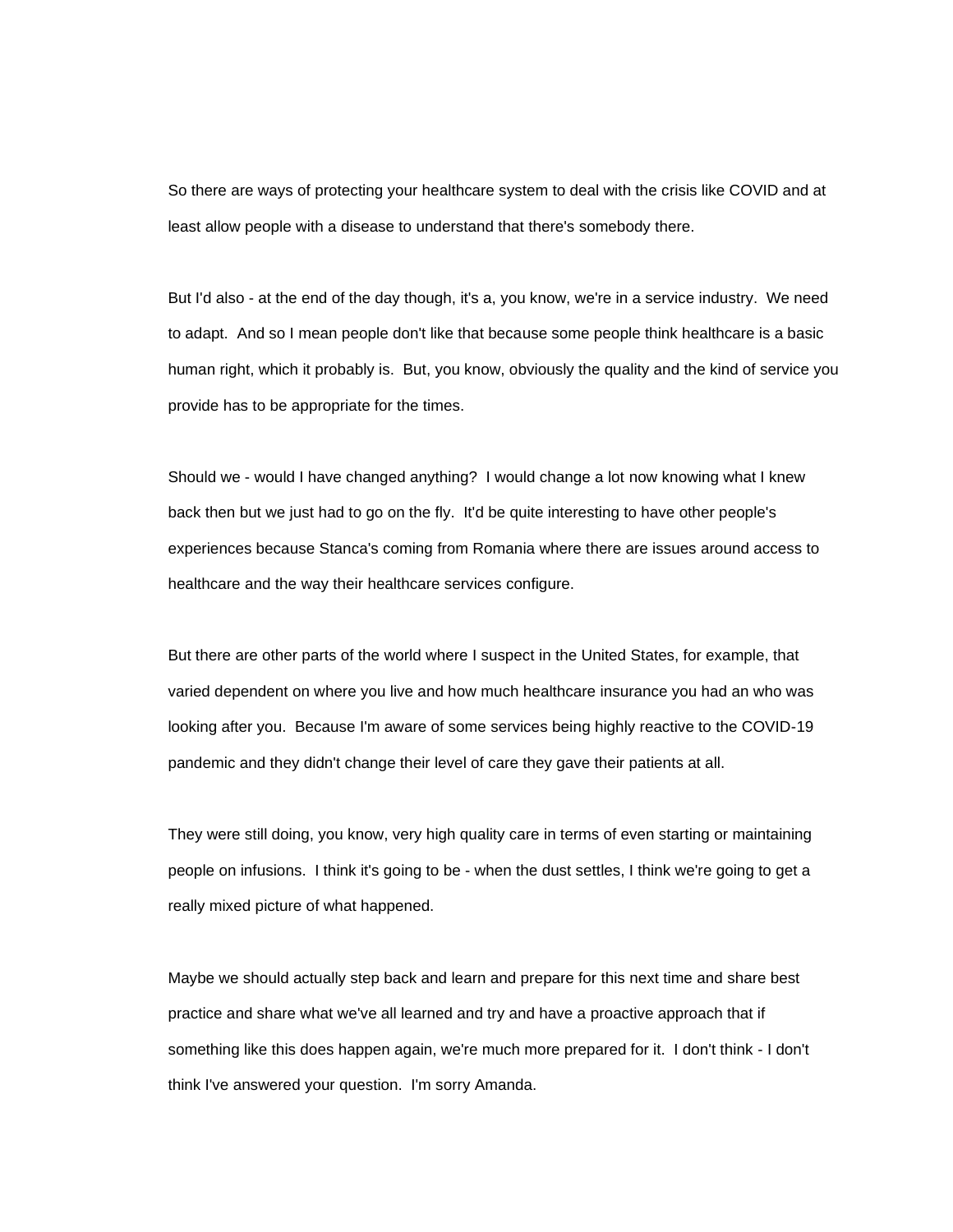Amanda Montague: No. You did Gavin. It's perfect.

Dr. Mitzi Joi Williams: I said the only thing I was going to add is that something that was very great that Gavin did was create a micro site with many of the questions about COVID-19 that patients asked.

And I actually directed a lot of my patients to that micro site to get information because every many of the calls in the beginning were specifically about COVID-19. And if you have 50 people calling about the same thing, if there's a resource that you can direct them to, it's very helpful.

So I've really thought that Gavin and his colleagues did a great job with the micro site and with the Webinars that they were doing on a fairly regular basis about very hot topics about COVID to just kind of try to help the patient and healthcare community understand what was going on.

Amanda Montague: And Gavin, would you be so kind as to share with the audience what that - how they could find that micro site that Mitzi is referencing?

Dr. Gavin Giovannoni: I think if you just - I mean it's called - I mean the actual site is - was in development. The site's called MS-Selfie like selfie self-photograph or MS self-management. And I just basically created a new section on it for COVID-19 if you find it.

But to be honest with you, people - I'm sure Mitzi and Stanca, everybody's COVID out. We just don't want to know about it anymore. So the less you know about it now, the better. I don't think people are nearly as anxious as they were in the beginning.

And if anything, people don't want to know about it anymore. And so I'm actually - I actually find that when I do my consultations with patients, they don't want to discuss COVID-19. They want to discuss their MS and other issues.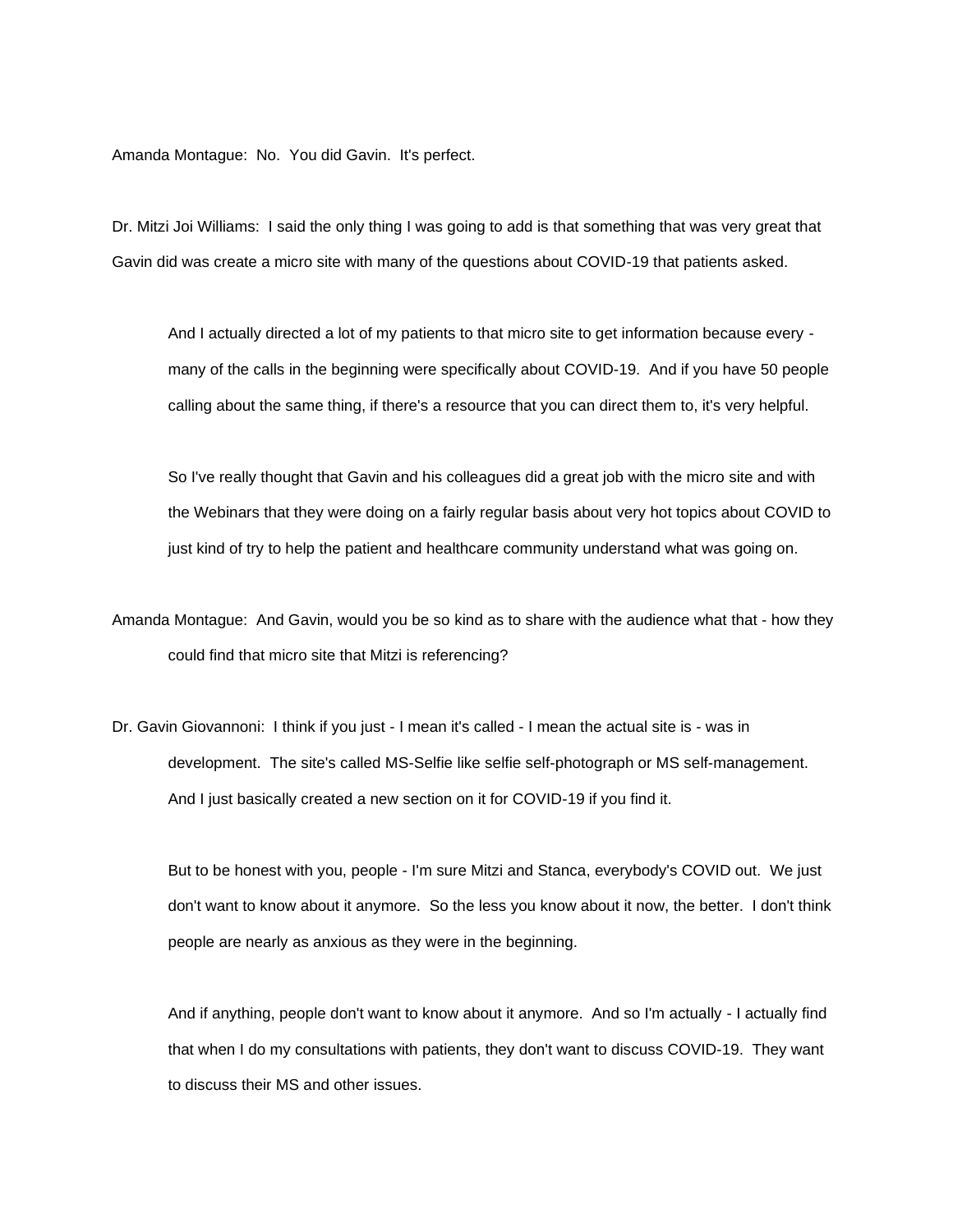So hopefully that micro site has learned a lesson and I'm busy working on finishing it. And it'll be - it'll all be a portal for people to self-manage essentially and try and provide - it's quite a high level. I must be honest with you.

I don't believe in - this is one of the things. I don't believe in being patronizing. I believe in writing at a quite high level. So some people may find it a little bit technical. But I find it very difficult to dumb down important information.

You know, some people could ask question but at the end of the day, you know, some of the information has to be high level because managing MS is quite a complex issue and you have to explain things like - let's give an example. Neutralizing antibodies. There's no easy way to explain it and but at a high level for example.

Amanda Montague: Wonderful. Thanks. And I will just throw out there another resource for folks that's specific to COVID-19 and MS is the COVID-19 MS Pathfinder, which can be found on MSAA's website, mymsaa.org. So that's another thing to check out if you have questions. And that is updated weekly with new news and facts as it comes in.

So next we're going to move on to tackling sensitive subjects. And we have a number of questions from folks who are on the line right now. So we're going to try to move through these next couple of slides pretty quickly so we can get to some of the questions.

But I did want to start with asking Mitzi around difficult conversations either pre-COVID or currently. How do you usually speak to your patients around progression? Is it something as Gavin mentioned earlier that happens from the beginning? How do you handle that conversation?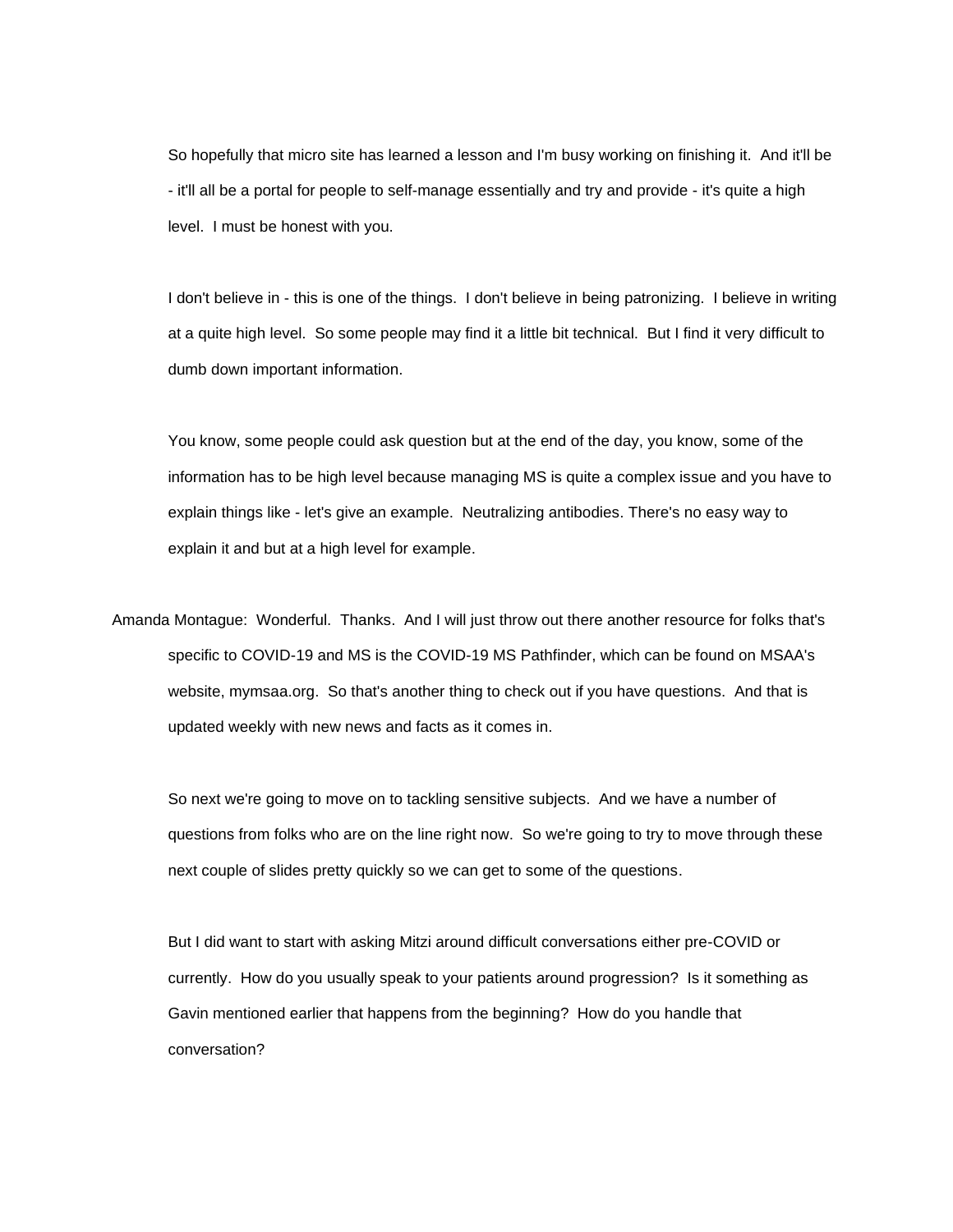Dr. Mitzi Joi Williams: Yes. So I absolutely agree that it has to start at the beginning, right. And so I think that there are different levels of detail of that conversation depending on where a person is in their journey with MS.

But certainly in the beginning we talk about it because when we talk about initiation of treatment and we talk about our goals, one of our goals is to try to delay progression.

And so especially when you're talking to a person who may not currently have symptoms from their MS, who may have had a relapse and have fully recovered very early on in disease, we know we have to talk about why we want to start a medication that may affect your immune system, you know, and why we need to take that indefinitely.

And certainly, one of the things we have to address is that MS untreated is often a very progressive disease. And so I think that that initial conversation starts in the beginning.

And then at different points it's really an ongoing conversation but especially if people have relapses or they have certain worsening of symptoms when we come in for our consultation whether that's in person or virtually, we readdress it. So I consider it an ongoing conversation that starts really from the very first visit.

- Amanda Montague: Wonderful. And I know for the audience, at least for those not familiar with the MS in the 21st Century survey, the group did a survey around disease progression. And I'm wondering Mitzi if you can tell us how those findings align or don't align with some of the - some of the insights that were gathered in this survey around progression.
- Dr. Mitzi Joi Williams: Yes. So what I love about MS 21 is that, you know, there's a lot of work focused on improving patient and healthcare provider communication. And the survey was a great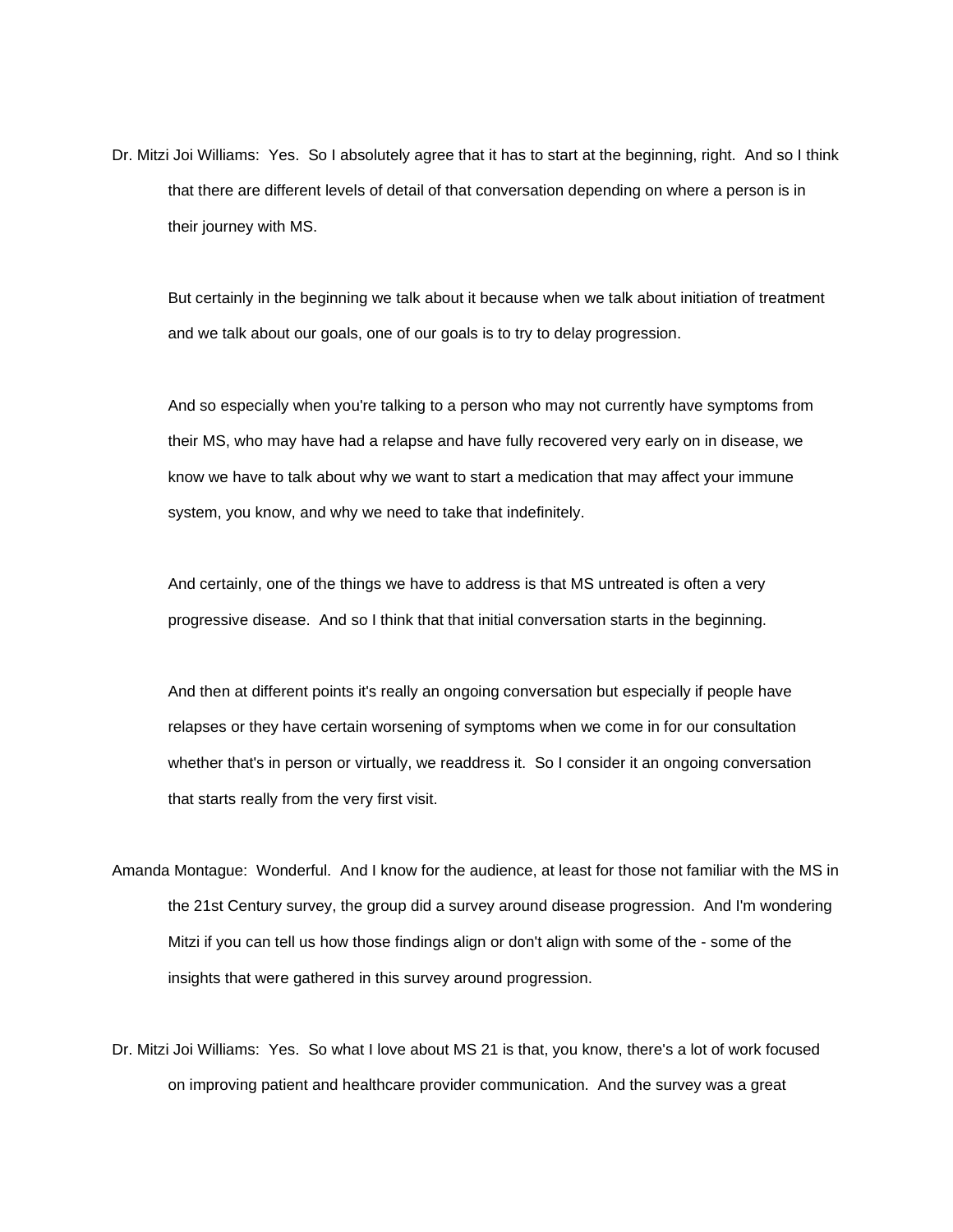example of how sometimes there's a disconnect between what HCPs believe that patients want to hear about and what patients actually want to hear about.

So when we looked at the results, there were about close to 500 responses. You can see here on the slide. And neurologists thought that probably about 40% of neurologists talked about disease progression at the onset of diagnosis versus nurses talked it at treatment initiation.

But one of the key points that I thought was interesting was that nearly 50% of HCPs didn't want to talk about disease progression because they felt like it would upset the patient. But only about 16% of patients agreed with that.

And then a large number of patients, close to 20% were just waiting for their doctor or healthcare provider to bring it up. And there were also significant number of patients who said, 27% - I'm sorry. There were a significant number of patients who said that their healthcare providers never talked to them about disease progression, 32%.

So I think that we have to have these conversations that, you know, even though it may be upsetting, patients do want to hear about it. And they do want to know about the full extent of disease.

So there's some gaps that we need to bridge between what healthcare providers think that patients want to hear and what patients actually want to know and talk about.

Amanda Montague: That's wonderful. And Stanca I'd like to follow up with you in terms of what you think some of the common misconceptions or misunderstandings are out there about progression from a patient's point of view.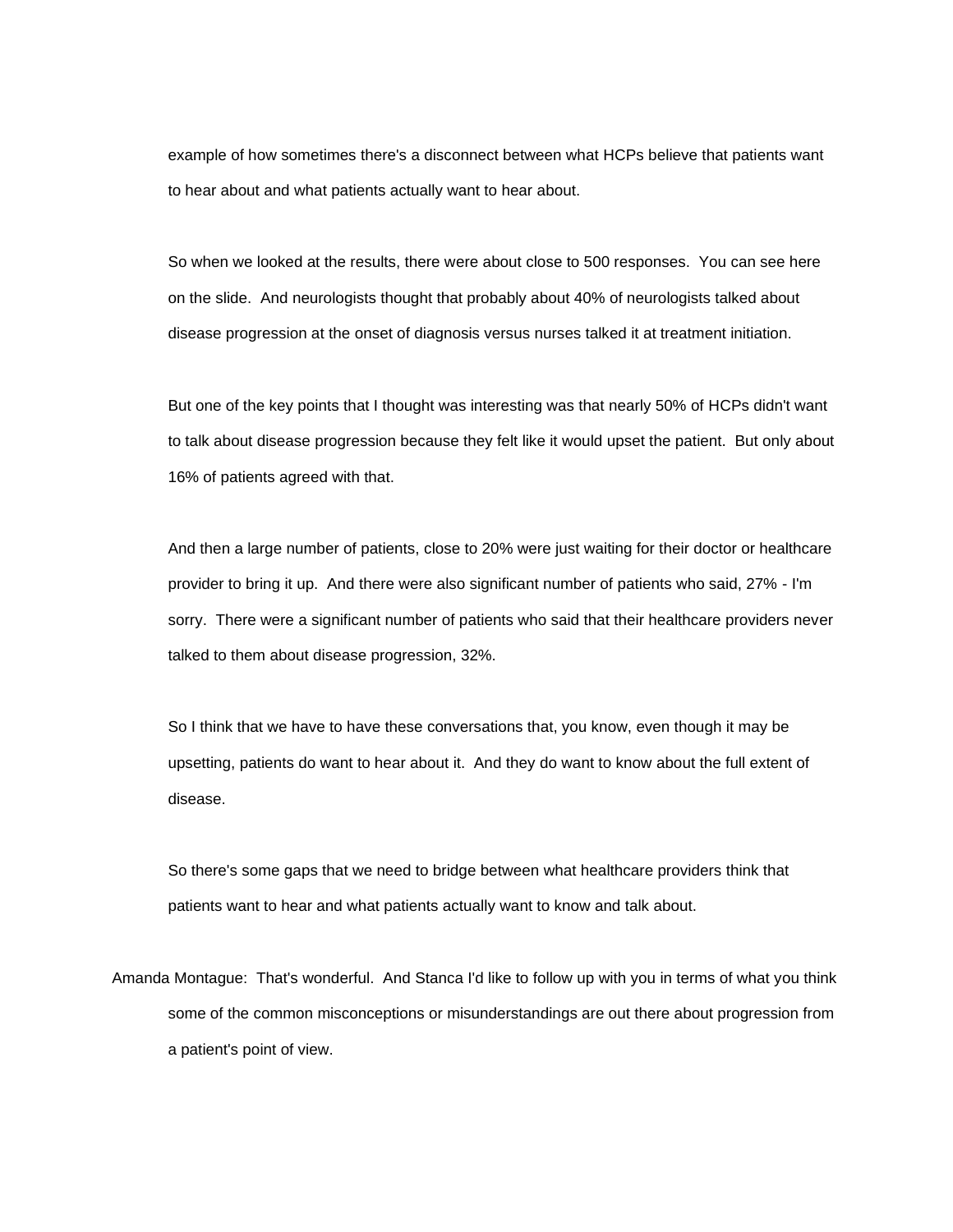Stanca Porta: Okay. So first of all, I would like to agree with what Mitzi just said that even though it seems like us patients don't really want to address progression, we do. But we also fear the answer. So that's why we might seem upset when we discuss the subject.

So it's a very difficult subject for everybody to handle or discuss. But at the same time, we really do want to know. So that's why it makes it so much more difficult.

And one of the most difficult things and one of the misconceptions around the term progression is the fact that it's often just representing the patient's mind. It presents progressive MS. So just the fact that it sounds like progressive MS, it means that it's super serious, so, or severe.

So when you talk about these - when the healthcare professionals for instance starts the subject and he says, okay, let's talk about your disease progression; you automatically think that it's progressive MS. So that's one of the maybe misconceptions and why patients don't want to address it.

So just - and like Gavin started and actually Mitzi also said that it's an ongoing conversation. I feel like that's the most important thing. That you start talking about progression from the start, but you have to be careful on what you address first and how you develop into the subject further on.

Because right from the start when you're a newly diagnosed patient, at first I did not agree that it's a good time to talk about progression just because you are receiving the news that you have MS. So we have to deal with that first.

But when is a good time to start talking about progression? You feel like you need to be informed over time. So you should start right at the beginning but maybe in small steps. And just have you build up and with time to just have a full understanding of what progression really means.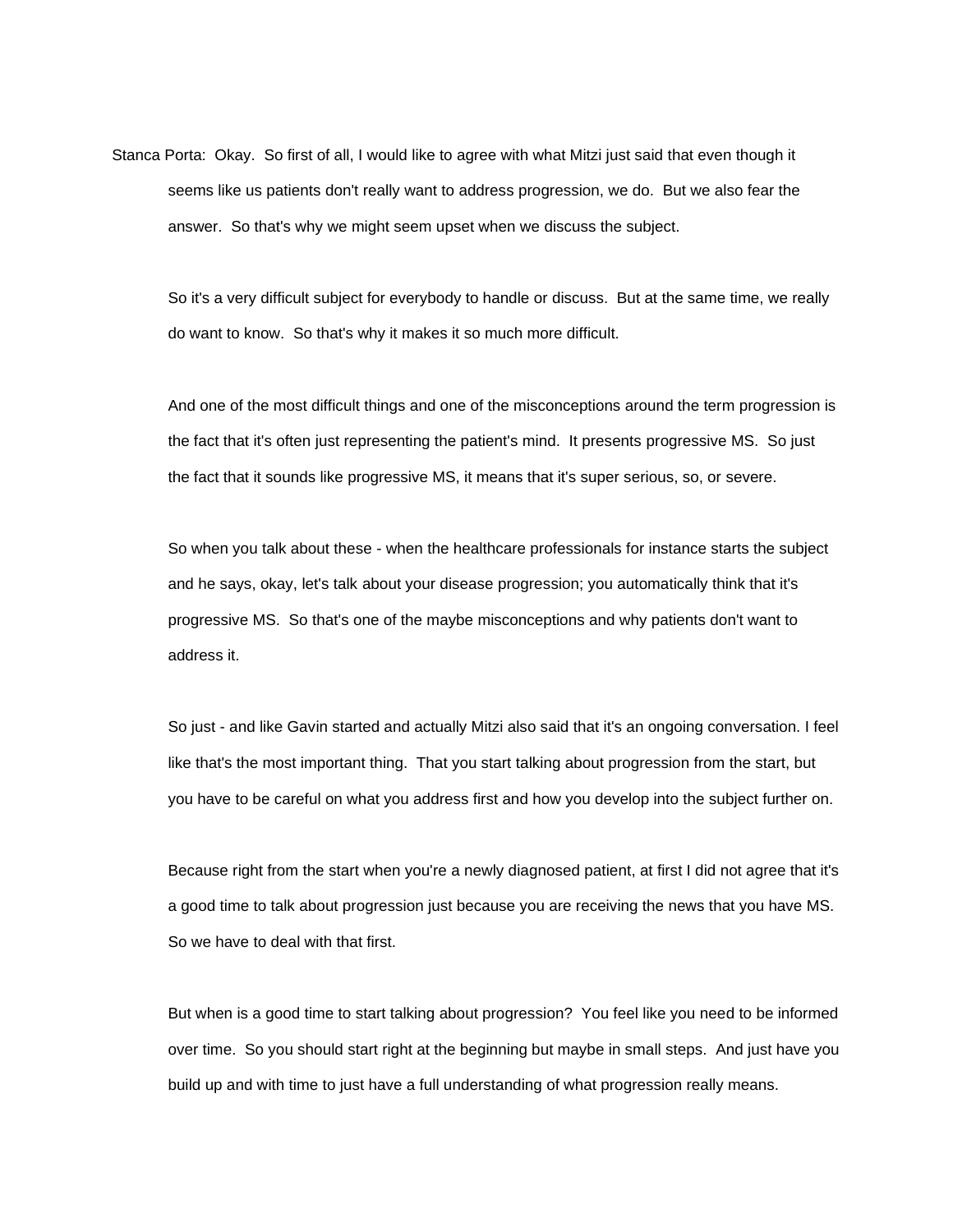Amanda Montague: Thank you so much Stanca. I want to give everyone a quick resource and a call to action. There's some things that you can definitely consider as we've heard in this webinar to really prepare for your next virtual consultation. And My MS in the 21st Century has a wonderful resource that you can try see one the webinar right now; how you can access that.

You can also visit mymsaa.org to get some much-needed resources about preparing for your next visit. But this is a really important question. And I think the piece that we call clearly agree on is that we're going to be here for some time. So it's important to figure out how to do this right.

And I want to - before getting to the questions from the audience, want to just say thank you so much to Gavin, Mitzi and Stanca and MS in the 21st Century and certainly our sponsor EMD Serono for letting us put this together. I think it's a vitally important topic right now that we all could use some help with. So thank you for that.

And now I'm going to turn it over to some of the audience questions. I will ask Mitzi. We have a question: If a patient takes appropriate precautions regarding contracting COVID-19, is there any reason they should be fearful of attending a in person appointment?

Dr. Mitzi Joi Williams: I mean so I would say certainly we are doing the best we can in terms of, you know, contact precautions. We know that masks make a difference. I don't know that any of us could ever say that if you wore a mask there's 100% chance that you could not get COVID going to an in-person doctor's appointment.

But certainly most doctors' offices have put many things in place in terms of social distancing, checking temperatures and things of that nature to make it as safe as possible, you know. But there's no 100% guarantee that you couldn't get COVID with taking precautions but certainly it's much safer than it would have been back in March or back in February.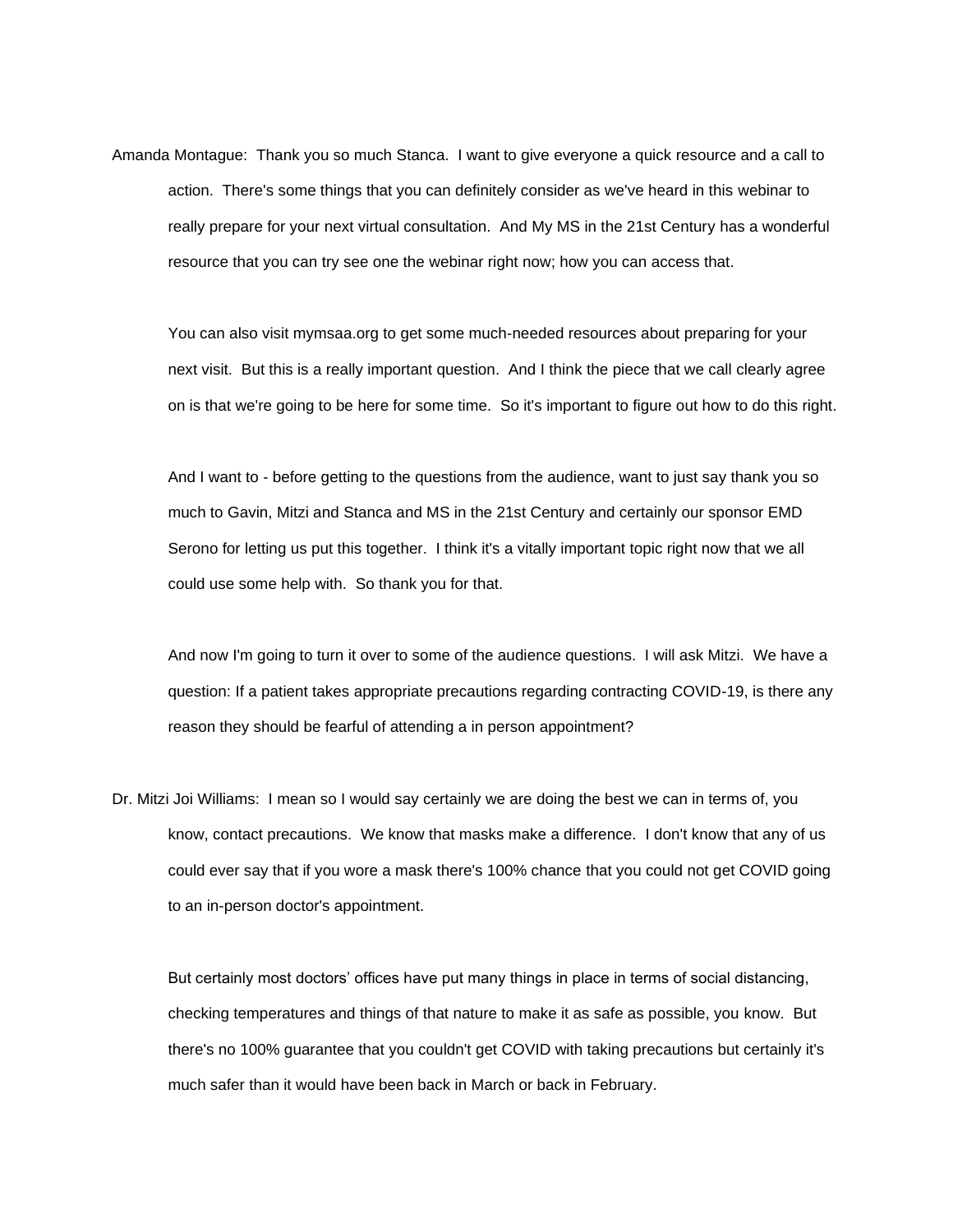Amanda Montague: Wonderful. And this one is for Gavin. Jane was inspired by your optimism in terms of how doctors are preparing for telephone consultations. And she asks if anyone's developed a standard practice for telephone consultations and in particular assessing over the telephone cognitive and mobility issues.

Do you know if there's something out there as a tool that either your Center is using or if there's something that might be more widely available for patients or healthcare professionals to take a look at?

Dr. Gavin Giovannoni: No. So I mean I'm not sure anything's being standardized. That's one of the problems in this space. There's so many different online apps and various scales for measuring the impact of MS.

I think you really need to speak to your own healthcare professional what suits them. I think the biggest problem in adopting a standard is that is to have it incorporated into what we would call the work streams that goes into electronic patient health record and it's like a tracking system and it gets measured every time.

And that's going to depend on individual healthcare systems. So we use the - we use EDSS because that's what's standardized in the - in clinical practice and we like to anchor it to EDSS. And because we can't do it in person, we have this calculator which we validated. It's on a website called clinicspeak.com. And there's a whole lot of things you can self-monitor with.

And I think - but it's important that you do it yourself if you're a healthcare professional is not doing it. So you got an idea and you're - knowing about progressive MS or worsening MS is monitoring yourself.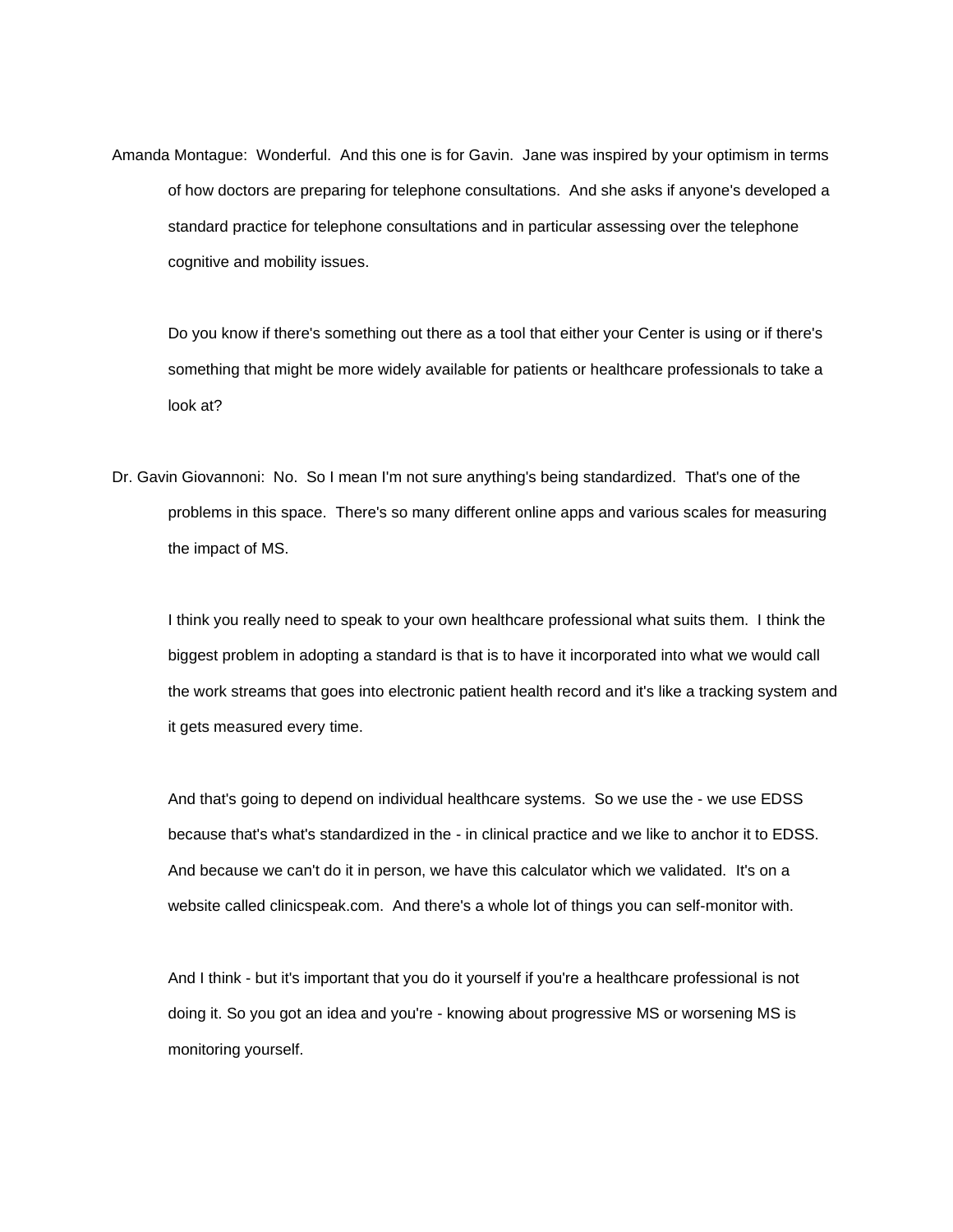Actually, to be honest with you, most people with MS know when they're getting worse. You know, it's - you don't have to hide it from them. They actually - they know long before you tell them they've got progressive MS because they've been monitoring themselves. They know their walking distance is going or they know the apelin function is not as good as it was. Their balance is not as good as it was.

You know, you can't - as an individual with the disease, you can't hide those things from yourselves. So this idea that people with multiple sclerosis aren't prepared for confronting the fact that they're worsening is ridiculous because they're living with the disease.

So this - that survey showing that neurologists or healthcare professionals don't want to talk about it is just begs belief anyway. So no. I don't - there is nothing standardized at the moment, so.

But that's something that the MS community should get together and do something about because, you know, there should be a standard like everything else. Because if there is a standard, people will aim for that standard and it will drive up quality, drive up, you know, what we're trying to do in the MS space.

Amanda Montague: Agreed. I think that - I think that's a brilliant idea and is something we should all work on together to have for the MS community. Another question, which I think is probably on everyone's mind is anxiety. And I'll ask Stanca. You know, with everything else in terms of living with MS, how has anxiety played a role in terms of how you manage your MS and how you feel about daily living with MS?

Stanca Porta: So I feel like the anxiety levels have definitely - are definitely higher right now with the COVID situation. But at the same time - and also, I think there is also another issue that needs to be addressed; the fact that the economies have all been affected in different - in various ways.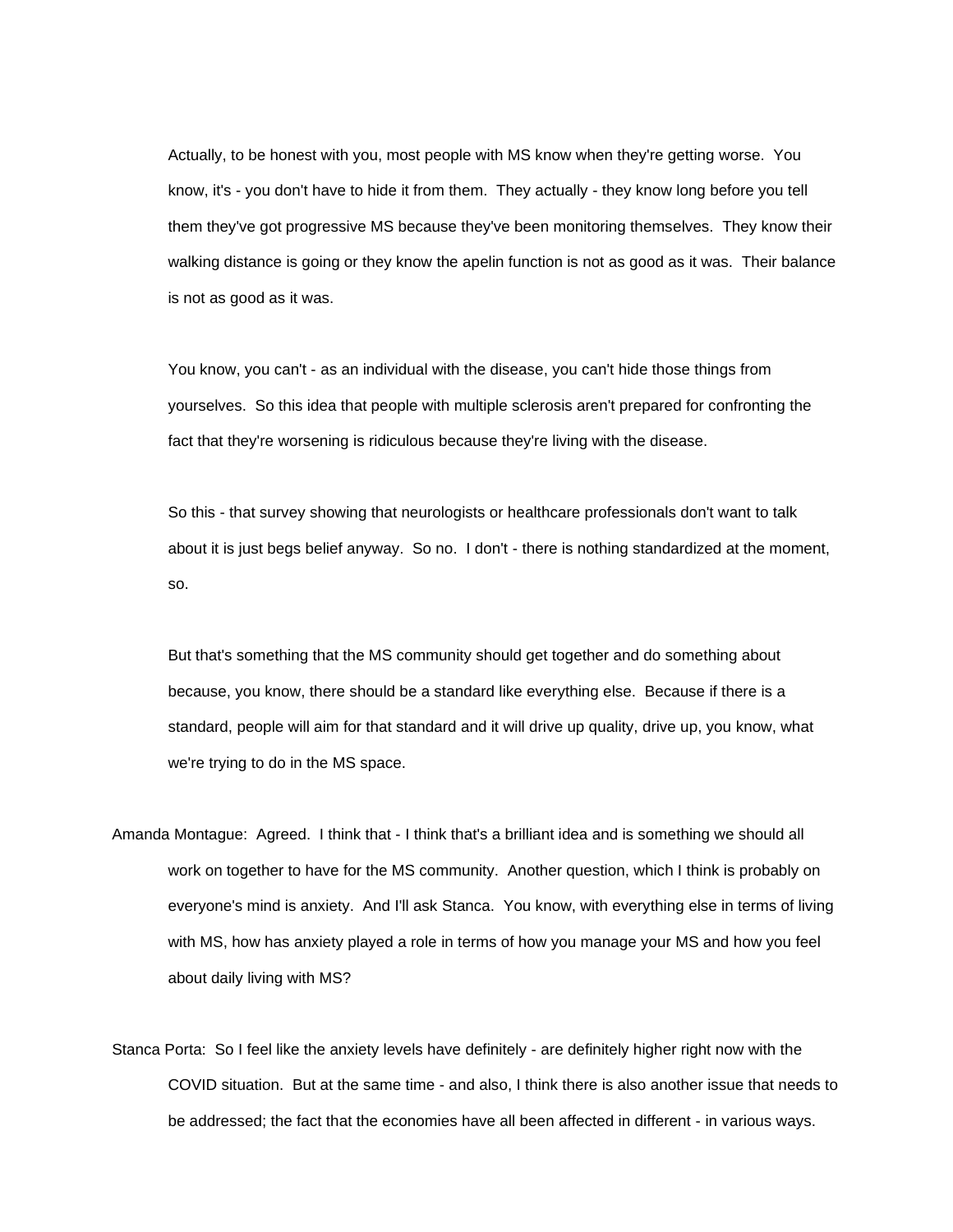And a lot of people have lost their jobs and a lot of those people have MS. And so there are some collateral damages sort of to say. So people with MS have the additional stress right now of finding a job or keeping a job in these conditions.

Of course it's better for a person with MS to work from home. So that's a good thing that we can all work from home right now. It's a good thing. But on the other hand, a lot of people just lost their jobs. So that's added anxiety right there and of course just catching COVID, which we discussed.

- Amanda Montague: Thanks. And for Gavin and Mitzi, kind of the flip side of that question; do you feel that it's difficult for patients to tell you over the phone talk about feelings of anxiety or even depression? And do you think that that's something that needs to be proactively addressed with patients when you're talking to them?
- Dr. Mitzi Joi Williams: I do think that so I think that period it should be a proactive conversation. But I do think that patients have been very candid. I would say as Gavin said earlier, that COVID is not the primary conversation for most visits at this point but certainly there's a lot of fatigue especially here in the U.S. with a lot of the issues that are going on with the pandemic as well as other kind of social issues.

So people are very open to talking about it. But I definitely, you know, feel that it should be a proactive conversation that we have with patients about any new issues related or unrelated to COVID.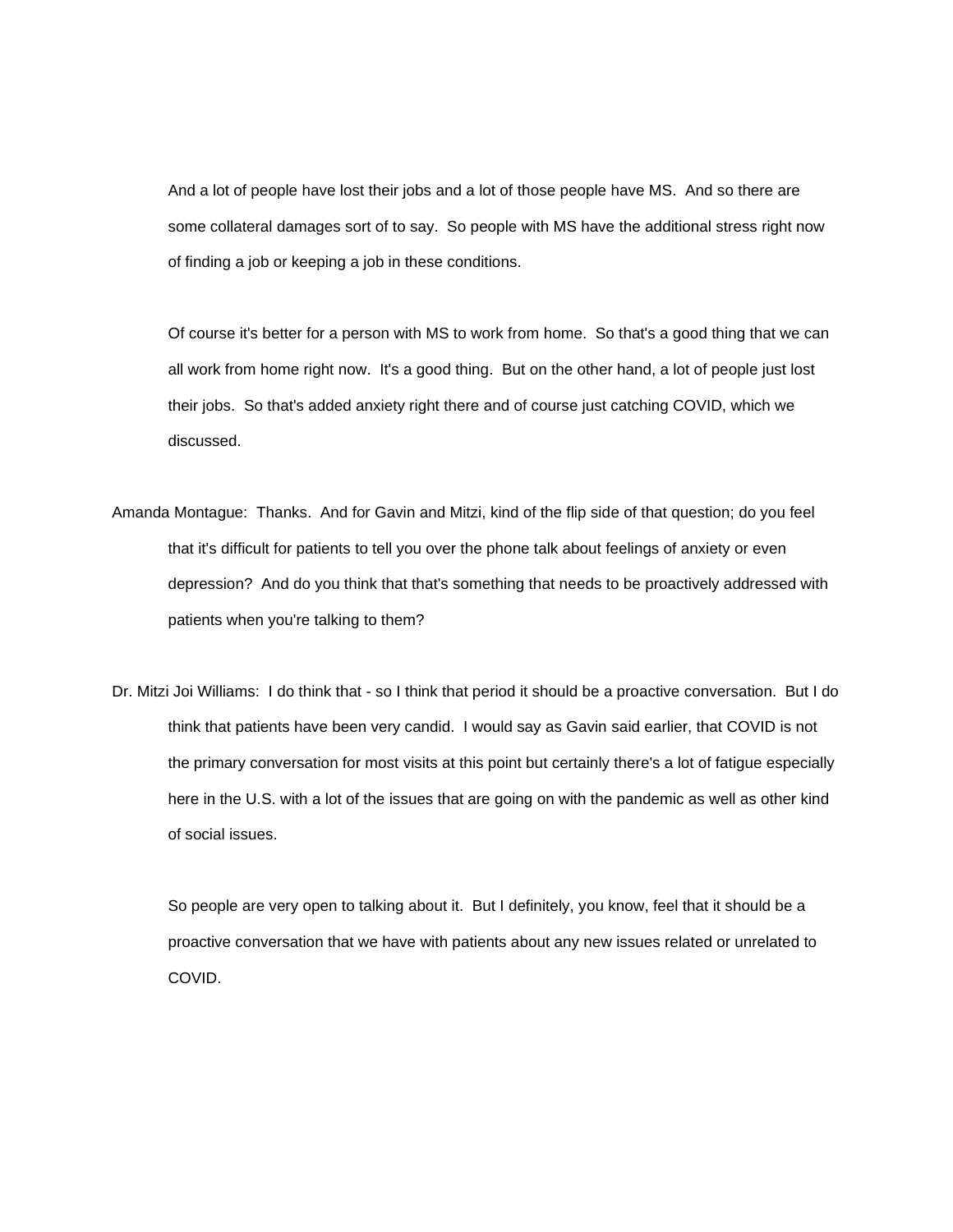Dr. Gavin Giovannoni: I actually think that it should be part of the pro forma in the sense that every consultation, the neurologist, or the healthcare professional should address what we call the hidden symptoms. People that, you know, and part of that would be mood and anxiety.

I think we should actually ask or use strategies to bring the person with the disease opportunity to discuss those symptoms. If you don't - if you've not been given the opportunity to discuss those things with your neurologist or your nurse or whatever, then there's a problem with your relationship if that helps with the question.

- Amanda Montague: Great. And then this one is for both Gavin and Mitzi. And Gavin, I'll start with you. As physicians, what do you think are the biggest down sides of telemedicine visits, what do you feel is missing the most and when would you encourage patients to see you in person?
- Dr. Gavin Giovannoni: So obviously the downside is the body language. You just don't pick up some of the subtleties. The other downside is some of our assessment of patients in terms of getting information is an examination. And the online examination is just not good enough for that.

And so those are the big down sides. But, you know, when you balance them with the plus sides in the current environment, it's not a bad tool to be honest with you. But the last question of - the last section of that question I didn't - I've forgotten it.

- Amanda Montague: When would you encourage patients to come and see you in person? And I think you mentioned certainly for our first-time patient.
- Dr. Gavin Giovannoni: Yes. Our first-time patient when there's an issue around access to technology, when there's also an issue around using an interpreter for example. What else would I say? Yes, that's about it because most of the other things you can do using a virtual platform to be honest with you.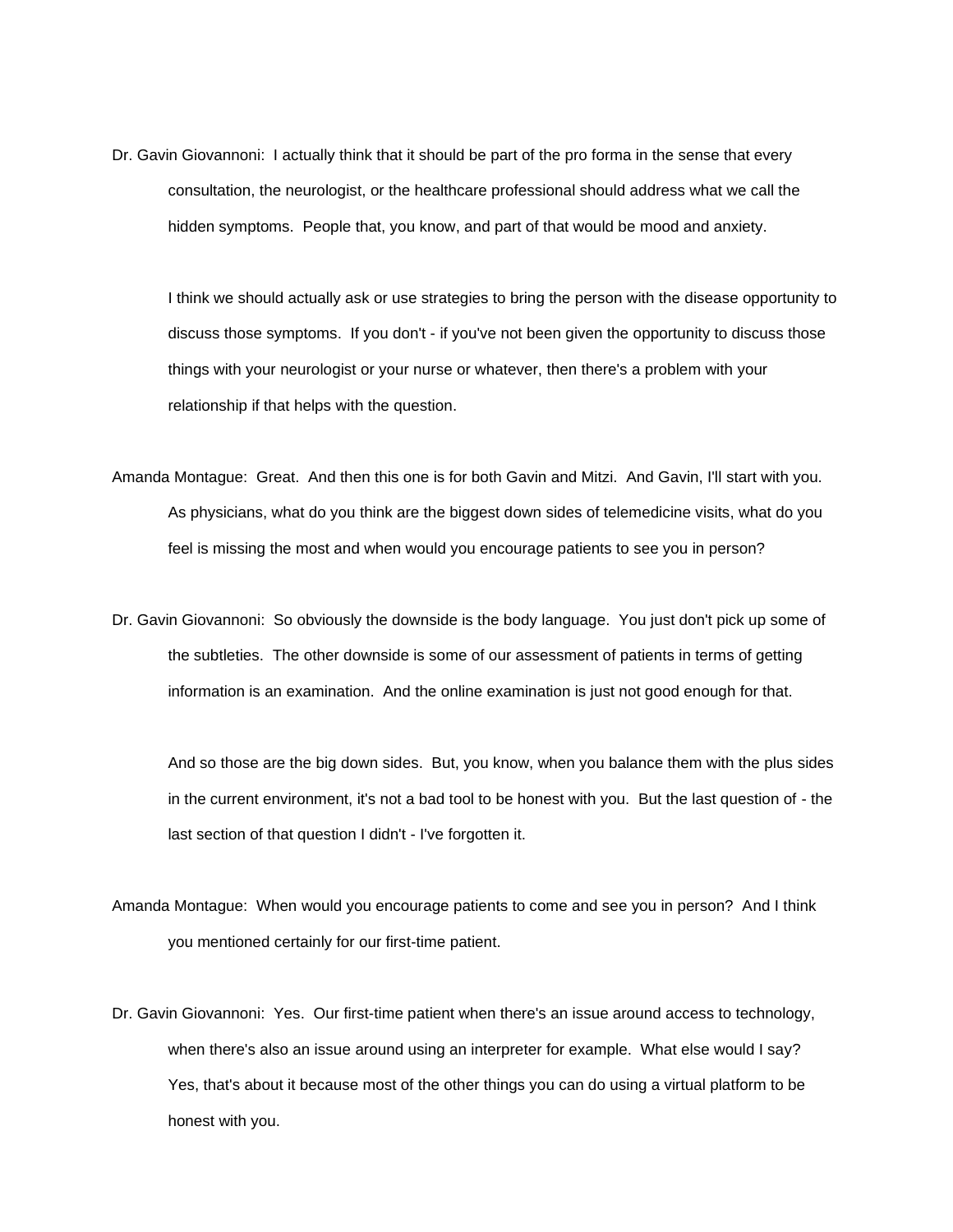Amanda Montague: Wonderful. And Mitzi, do you have anything to add on that one?

- Dr. Mitzi Joi Williams: No. I think Gavin said I echo his sentiments exactly. That's exactly what I would do as well.
- Amanda Montague: Great. So we have two last questions. One follow up is a follow up question to the anxiety question. But I think it's probably one that is no pun intended stressful to many patients. Is there any concern from a physician side that the higher levels of anxiety or stress that we're all living under right now might actually further progression of MS or exacerbate symptoms?

Dr. Mitzi Joi Williams: I can give you my thoughts. No, you go ahead Stanca.

Stanca Porta: As a patient, I know that stress is a really big issue with MS and it might just cause another relapse when you're stressed or you have anxiety. So anything that adds anxiety and stress in your life can help you progress your disease. So it's not good. So just - I'm showing that is a big issue.

Amanda Montague: Yes. Mitzi…

Dr. Mitzi Joi Williams: Right. So…

Amanda Montague: …what do you think from a clinician standpoint?

Dr. Mitzi Joi Williams: Yes. So certainly, stress and anxiety do make people feel worse. I don't know that we have a lot of evidence, and Gavin can also add to this, that actually suggests that stress would make someone have a new lesion in terms of a relapse in that way.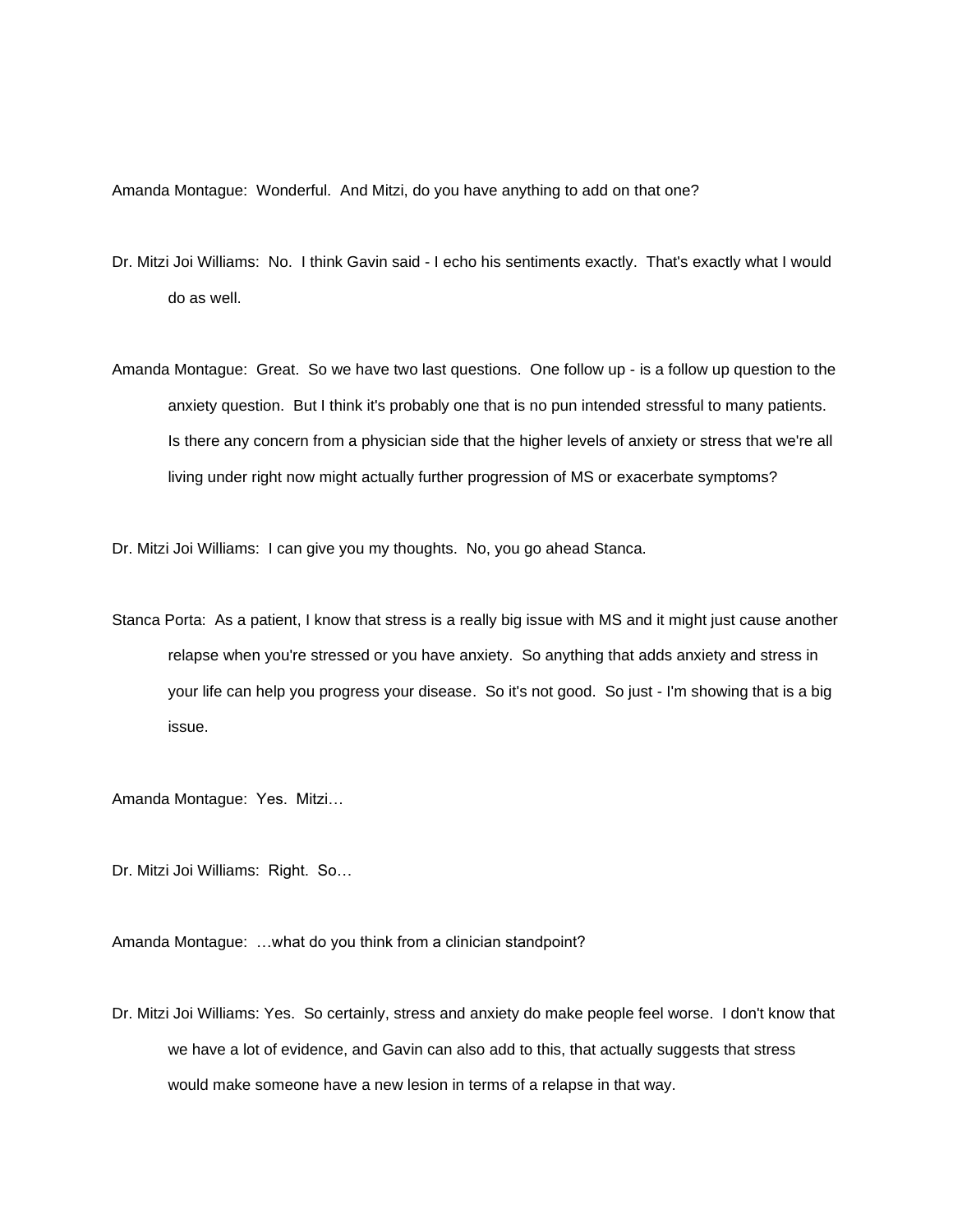But certainly people can temporarily feel worse if they're under an extreme amount of stress. And we certainly recommend that people try to keep their anxiety levels down.

Amanda Montague: Wonderful. And Gavin, do you have anything else to add on that question?

Dr. Gavin Giovannoni: No. Nothing at the moment. All I can just say is that, you know, the good thing about storms is they come to an end. So this will come to an end.

Amanda Montague: Again, we are all loving your optimism today. So…

Dr. Gavin Giovannoni: Yes.

Amanda Montague: Finally our last - our last question comes from an esteemed member of the MS in the 21st Century Steering Committee, Trishna. And she asks if we can share - this is a question for all three of you. Are there specific resources that any of you might recommend for people with MS to learn more about self-management?

Dr. Gavin Giovannoni: I mentioned my MS-Selfie site but that's still not quite up for prime time. But I think if you just engage with the MS societies, the MS Trust. You need to also probably look locally because some of the issues around MS management definitely are cultural and local.

And so look locally. I'm sure there must be resources in your area provided by the MS Society branches, you know, by yourselves for example that can help with self-management.

Dr. Mitzi Joi Williams: I would also say MS - well I was also going to say MS 21. MS 21 has some great resources. So there's the MS companion tool and then there is also a kind of online, almost like a